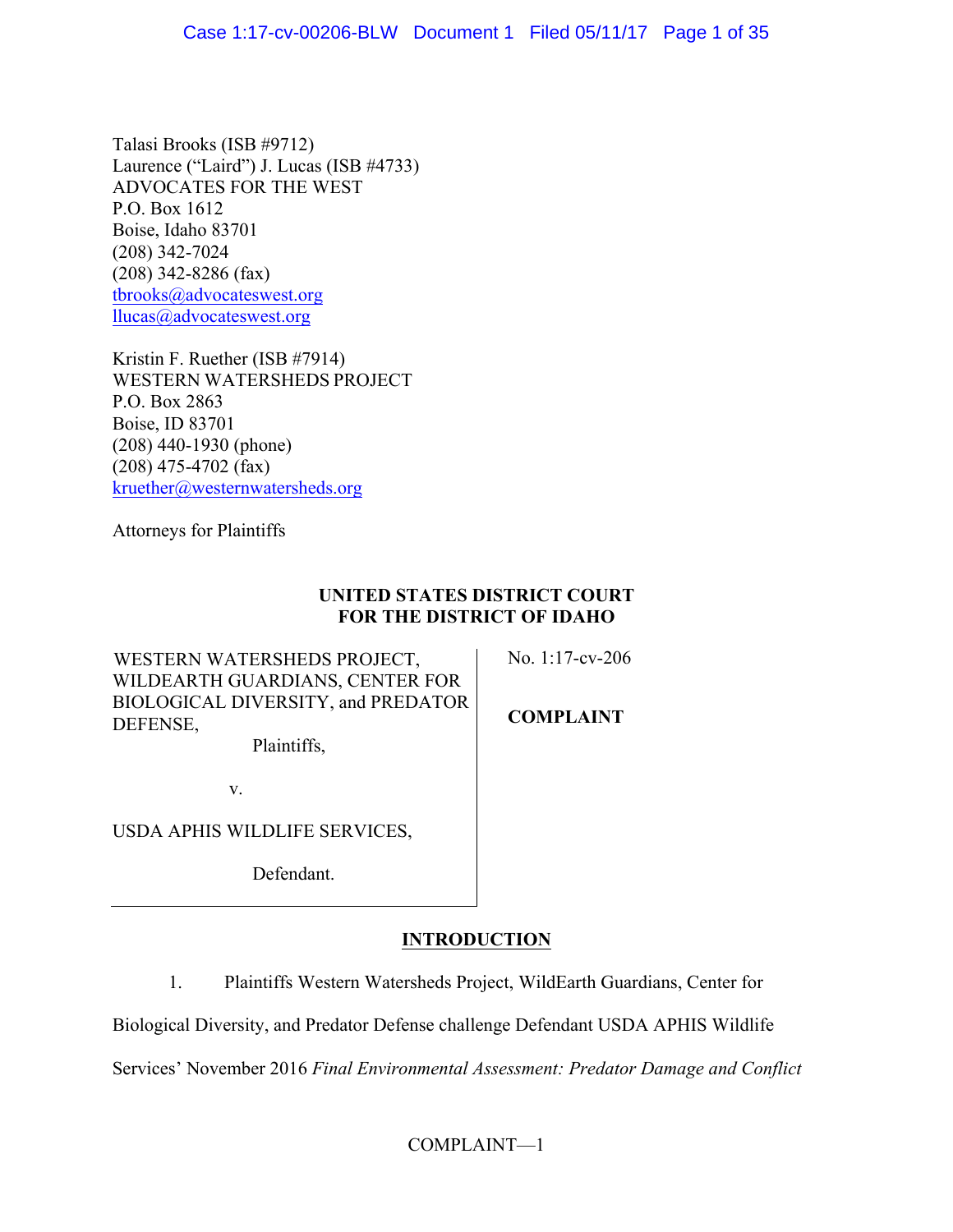### Case 1:17-cv-00206-BLW Document 1 Filed 05/11/17 Page 2 of 35

*Management in Idaho* (2016 Idaho EA) and associated Decision Notice/Finding of No Significant Impact (DN/FONSI). These decision documents purport to authorize Wildlife Services to continue and expand its program of aerial gunning, poisoning, trapping, and other killing of coyotes, foxes, black bears, mountain lions, ravens, and a host of other wildlife across Idaho without full public disclosure of environmental impacts or thorough evaluation of reasonable alternatives, in violation of the National Environmental Policy Act (NEPA).

2. Even though it devotes millions of dollars and thousands of person-hours each year to aerial gunning, poisoning, shooting, trapping, and otherwise killing thousands of animals across Idaho, and even though there is a growing body of science contesting the efficacy of these actions and pointing out their adverse environmental impacts, Wildlife Services has unlawfully refused to prepare a comprehensive Environmental Impact Statement (EIS) disclosing the direct, indirect, and cumulative effects of its Idaho predator control activities, as required by NEPA.

3. A full EIS is required in light of Wildlife Services' statewide activities, and because Wildlife Services now plans to expand its Idaho activities by killing native wildlife at the request of Idaho Department of Fish and Game (IDFG) to "protect" other species – particularly by poisoning thousands of ravens to supposedly boost greater sage-grouse populations. This Court has rejected two prior attempts by Wildlife Services to expand its activities to encompass sage-grouse predator killing for IDFG. *Committee for Idaho's High Desert v. Collinge*, 148 F. Supp. 2d 1097 (D. Idaho 2001) (granting preliminary injunction against USDA APHIS for violating NEPA in failing to study ecological impacts of planned project to kill sage-grouse "predators"); Memorandum Decision, *Committee for Idaho's High Desert v. Collinge*, No. 1-02-cv-172-BLW (D. Idaho, March 4, 2003) (granting summary judgment for plaintiff, holding Wildlife Services' prior EA for proposed sage-grouse predator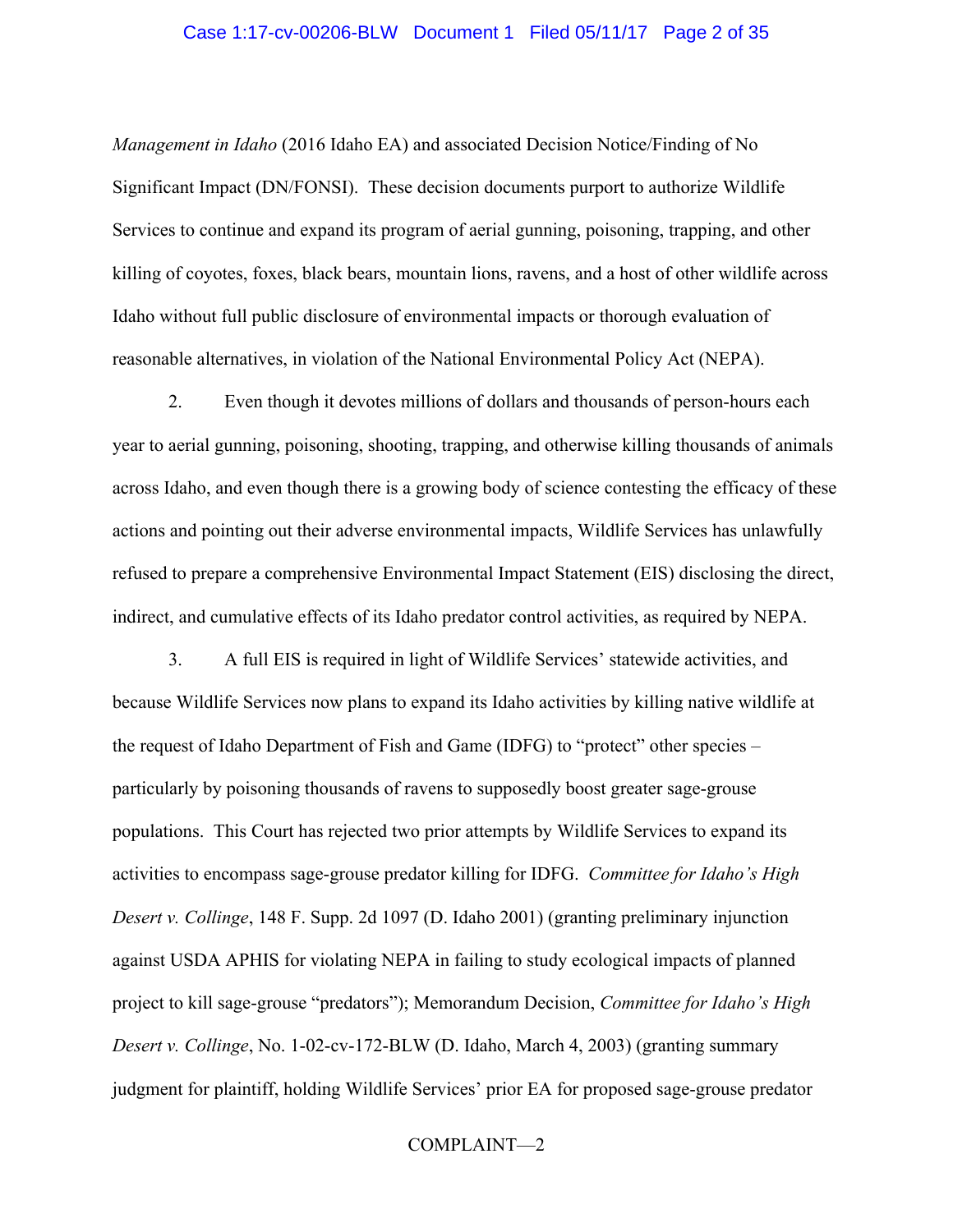### Case 1:17-cv-00206-BLW Document 1 Filed 05/11/17 Page 3 of 35

control project violated NEPA).

4. Here, Wildlife Services again violated NEPA by failing to examine any sitespecific impacts of its anticipated activities, and failing to establish that ravens and other predators are depressing or otherwise injuring populations of sage-grouse and other desired game species.

5. Wildlife Services' attempt to expand its Idaho program to kill sage-grouse predators and other wildlife to "benefit" native species is also unlawful because it exceeds the agency's statutory authority under the Animal Damage Control Act, which only allows Wildlife Services to take actions deemed "necessary" to control "injurious animal species." 7 U.S.C. § 426. The 2016 Idaho EA and DN/FONSI fail to establish that the target species are "injurious," and hence Wildlife Services lacks statutory authority to undertake its proposed new wildlife killing.

6. Accordingly, Plaintiffs request that the Court reverse, vacate, and set aside the 2016 Idaho EA and DN/FONSI and enjoin Wildlife Services from conducting its expanded Idaho predator control activities until it has fully complied with law.

### **JURISDICTION AND VENUE**

7. The Court has jurisdiction over this matter under 28 U.S.C. § 1331 because this action arises under the laws of the United States, including the National Environmental Policy Act, 42 U.S.C. §§ 4321-4370; the Animal Damage Control Act, 7 U.S.C. § 426(a)-(d); the Administrative Procedure Act, 5 U.S.C. §§ 701-706; the Declaratory Judgment Act, 28 U.S.C. §§ 2201-2202; and the Equal Access to Justice Act, 28 U.S.C. § 2412*.* An actual, justiciable controversy now exists between Plaintiffs and Defendant, and the requested relief is therefore proper under 28 U.S.C. §§ 2201-02 and 5 U.S.C. §§ 701-06.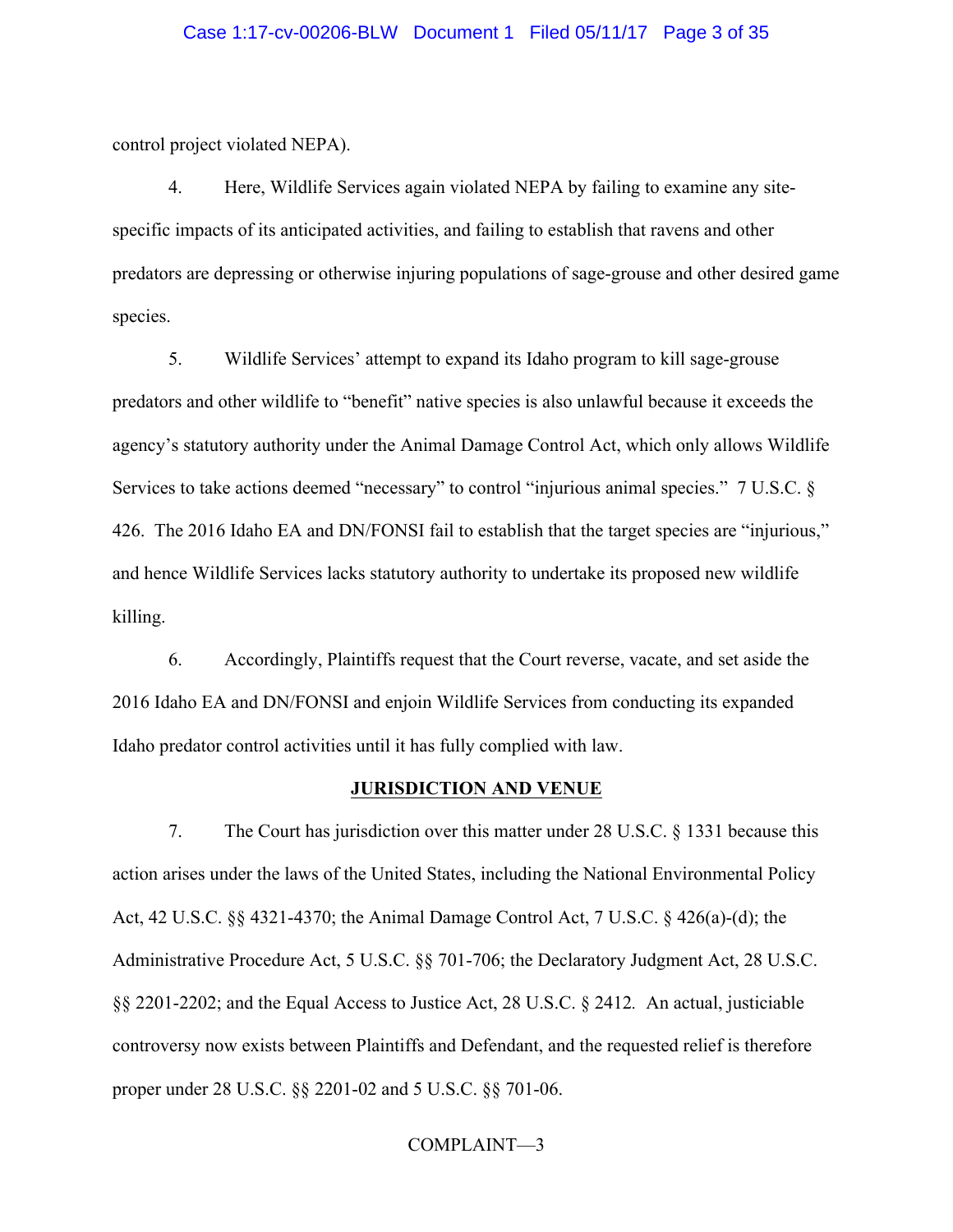8. Venue in this Court is proper under 28 U.S.C. § 1391(e) because all or a substantial part of the events or omissions giving rise to the claims herein occurred within this judicial district, and because one or more Plaintiffs reside in this district.

9. The federal government has waived sovereign immunity in this action pursuant to 5 U.S.C. § 702.

### **PARTIES**

10. Plaintiff WESTERN WATERSHEDS PROJECT (WWP) is an Idaho-based nonprofit membership organization with over 1,500 members, dedicated to protecting and conserving the public lands and natural resources of watersheds in the American West. WWP, as an organization and on behalf of its members, is concerned with and active in seeking to protect and improve the wildlife, riparian areas, water quality, fisheries, and other natural resources and ecological values of watersheds throughout the West, and in Idaho.

11. Plaintiff CENTER FOR BIOLOGICAL DIVERSITY (the Center) is a nonprofit organization that is dedicated to the preservation, protection, and restoration of biodiversity, native species, and ecosystems. The Center is based in Tucson, Arizona, with offices throughout the country, including Idaho. The Center has over 52,000 members, including many who reside in, explore, and enjoy the native species and ecosystems of Idaho.

12. Plaintiff WILDEARTH GUARDIANS (Guardians) is a nonprofit organization dedicated to protecting and restoring the wildlife, wild places, wild rivers, and health of the American West. Guardians has over 207,000 members and supporters, many of whom have particular interests in native predators targeted by Wildlife Services. Headquartered in Santa Fe, New Mexico, Guardians maintains several other offices around the West, including in Missoula, Montana, and Denver, Colorado.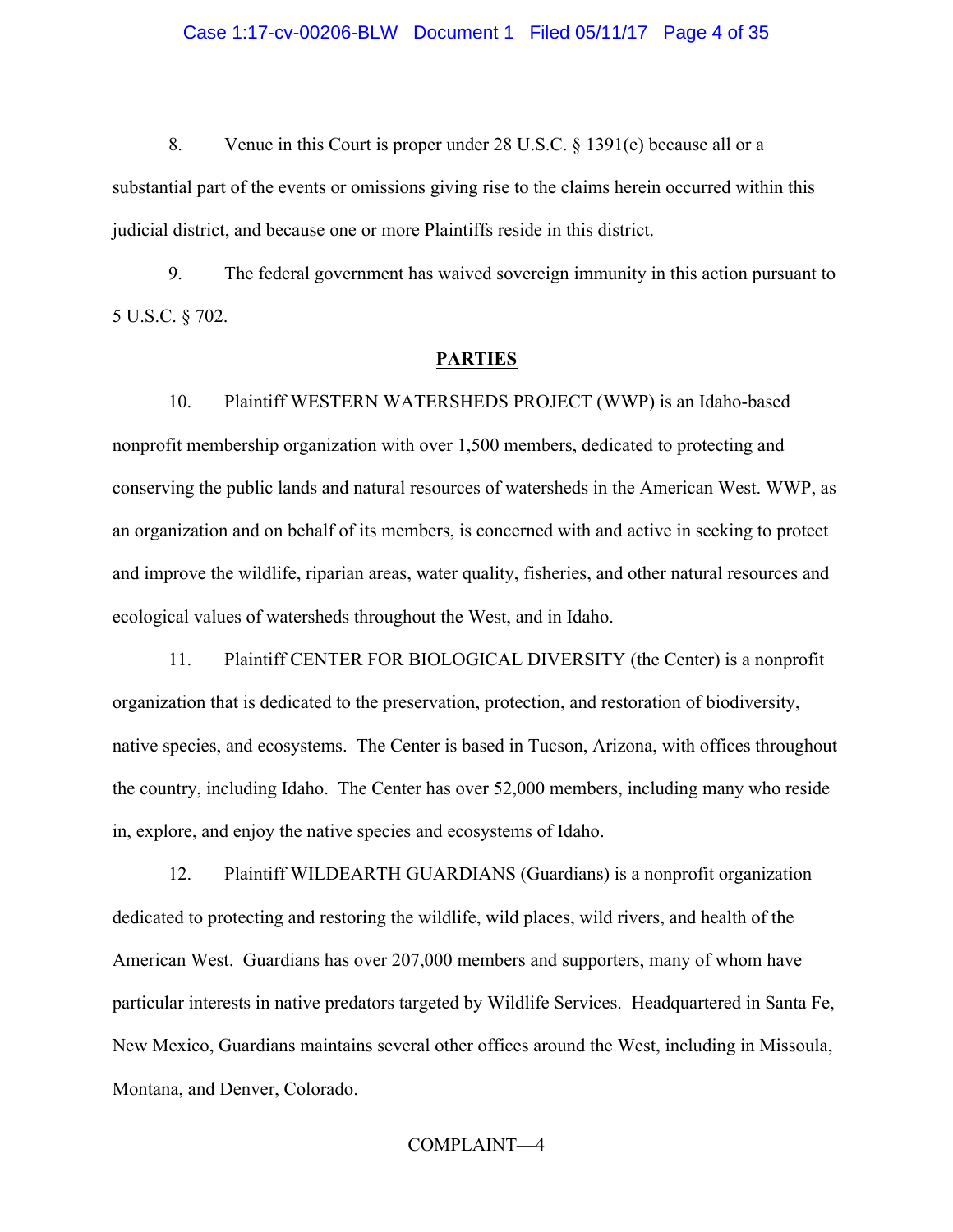### Case 1:17-cv-00206-BLW Document 1 Filed 05/11/17 Page 5 of 35

13. Plaintiff PREDATOR DEFENSE is a national nonprofit organization

headquartered in Eugene, Oregon. Predator Defense has more than 15,000 supporters throughout the United States, including supporters who reside in Idaho. Predator Defense works to protect native predators and to help people learn to coexist with them. Established in 1990 with a focus on rehabilitating predator species, Predator Defense later broadened its focus to address the public management policies and predator control methods threatening predators and their habitats, with the ultimate goal of ending America's war on wildlife.

14. The Plaintiff organizations place a high priority on protecting and conserving wildlife species, including native predators, in their natural habitats in Idaho, and undertake a wide range of activities including education, advocacy, scientific study, and litigation in order to protect and conserve wildlife populations and to communicate to the public and policy-makers about the values of preserving wildlife populations and habitats in Idaho.

15. Plaintiffs' members, supporters, and/or staff live, work, recreate, study, and otherwise use and enjoy public lands throughout Idaho, including those where Wildlife Services conducts its activities. Plaintiffs' members, supporters, and/or staff frequently engage in hiking, camping, boating, hunting, fishing, photography, wildlife watching, and other activities in order to observe and enjoy Idaho's wildlife, including predators. Some of them have directly witnessed Wildlife Services' predator killing and other activities in Idaho and have been deeply upset by the experience. Plaintiffs and their members, supporters, and/or staff have suffered, and will foreseeably continue to suffer, direct injuries to their recreational, aesthetic, professional, scientific, spiritual and other interests and activities as a result of Wildlife Services' predatorkilling in Idaho.

16. Plaintiffs and their members, supporters, and/or staff are also directly injured by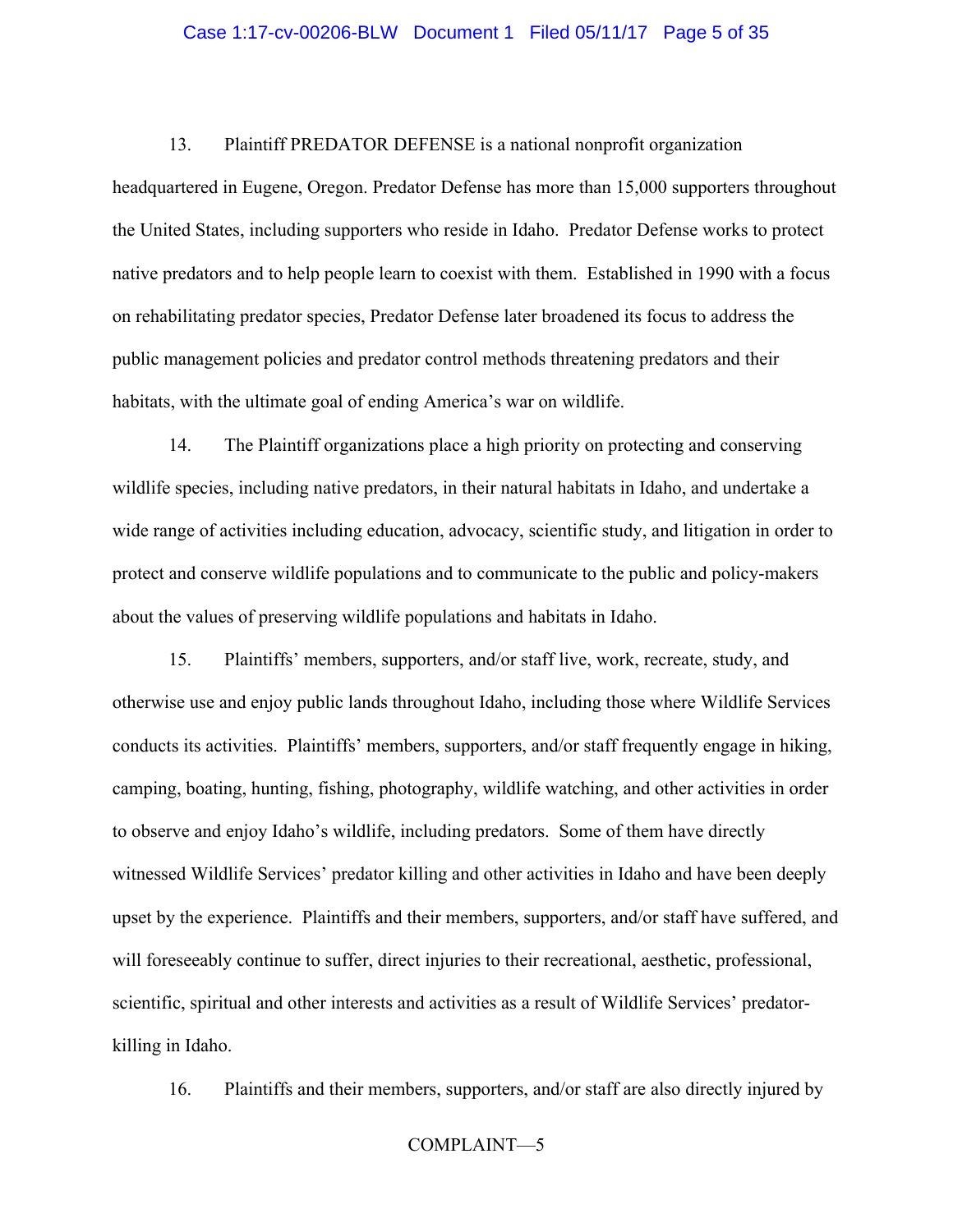### Case 1:17-cv-00206-BLW Document 1 Filed 05/11/17 Page 6 of 35

Defendant's failure to fully disclose and evaluate the environmental impacts of Wildlife Services' predator control activities. They are injured by Defendant's failure to adequately analyze or disclose the environmental impacts of these activities and alternatives to them, including direct, indirect and cumulative impacts and site-specific impacts and alternatives. Plaintiffs and their members, supporters and/or staff have a strong procedural interest in ensuring that Defendant complies with all applicable federal statutes and regulations. Plaintiffs have worked to reform Wildlife Services' activities throughout the United States, including in Idaho, and have a strong interest in ensuring that Defendant discloses specific information about environmental impacts of Wildlife Services' actions to the public, and weigh alternatives to those actions.

17. Defendant USDA APHIS WILDLIFE SERVICES (Wildlife Services) is an agency or instrumentality of the United States within the U.S. Department of Agriculture's (USDA) Animal and Plant Health Inspection Service (APHIS). It is charged with conducting "wildlife damage management" activities in compliance with local, state and federal laws and regulations. Defendant Wildlife Services maintains an Idaho State Office which supervises and conducts a wide range of predator control activities in Idaho, including the activities proposed in the 2016 Idaho EA and approved in the DN/FONSI.

18. Plaintiffs have Article III standing to bring this action because they are directly injured by the procedural and substantive NEPA, APA, and Animal Damage Control Act violations alleged herein, which are redressable by this Court. Wildlife Services receives federal funding to undertake predator killing, which would not be replaced in the same manner and extent by another entity if Wildlife Services ceased its activities. If this Court grants the relief Plaintiffs request, it would force Defendant to scrutinize in more detail its activities and possibly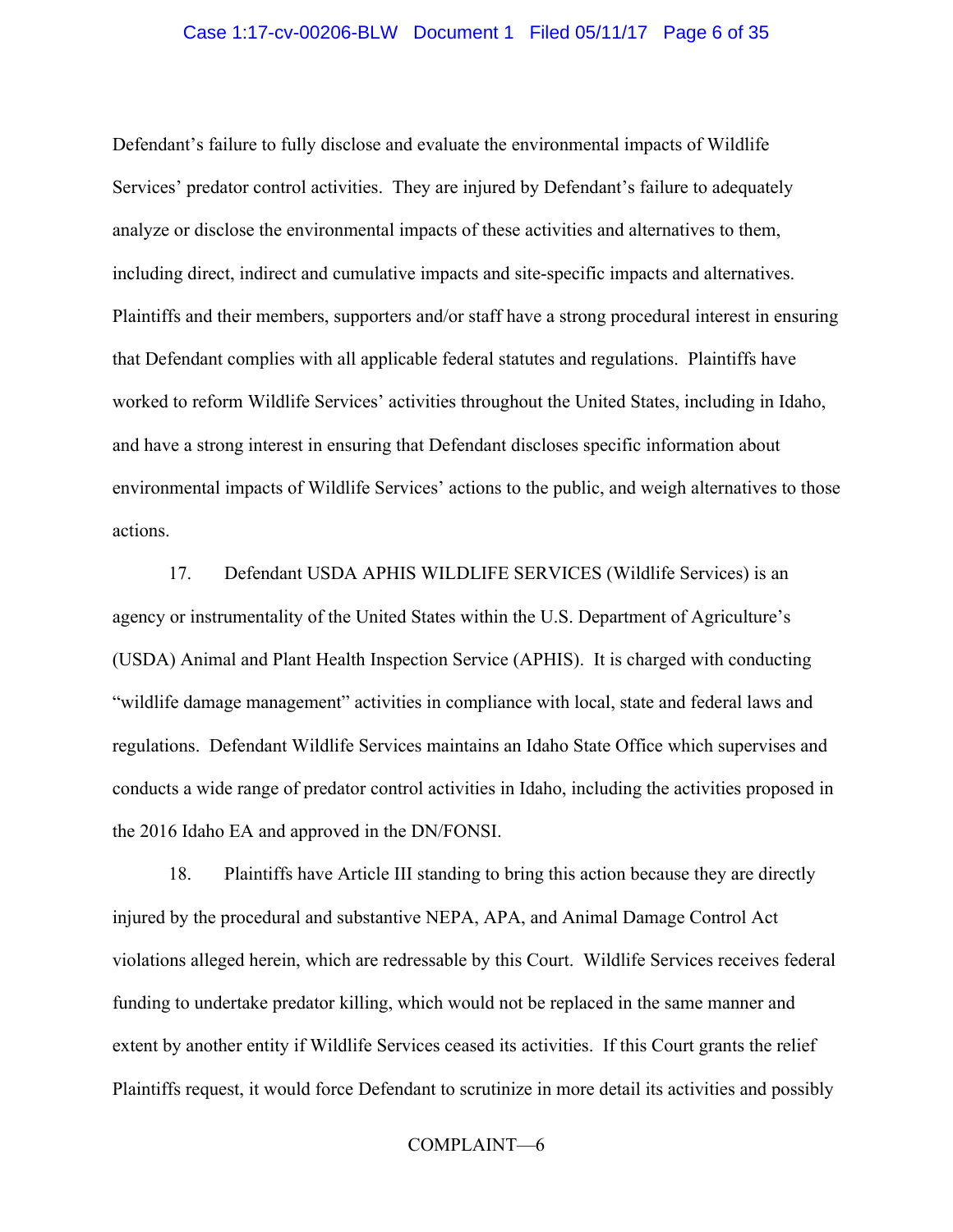change direction in response. It would also force Wildlife Services to cease activities that exceed

its authority under the Animal Damage Control Act, lessening Plaintiffs' harm from Wildlife

Services' predator killing.

# **LEGAL BACKGROUND**

19. Wildlife Services draws its statutory mandate from the Animal Damage Control

Act of 1931. 7 U.S.C. § 426. As originally written, the statute read:

The Secretary of Agriculture is authorized and directed to conduct such investigations, experiments, and tests as he may deem necessary in order to determine, demonstrate, and promulgate the best methods of eradication, suppression, or bringing under control on national forests and other areas of the public domain as well as on State, Territory, or privately owned lands of mountain lions, wolves, coyotes, bobcats, prairie dogs, gophers, ground squirrels, jack rabbits, and other animals injurious to agriculture, horticulture, forestry, animal husbandry, wild game animals, fur-bearing animals, and birds, and for the protection of stock and other domestic animals through the suppression of rabies and tularemia in predatory or other wild animals; and to conduct campaigns for the destruction or control of such animals: *Provided*, That in carrying out the provisions of this section the Secretary of Agriculture may cooperate with States, individuals, and public and private agencies, organizations, and institutions.

7 U.S.C. § 426 (1931).

20. This Depression-era authority was amended in 2001 to read as follows:

The Secretary of Agriculture may conduct a program of wildlife services with respect to **injurious animal species** and take any action the Secretary considers necessary in conducting the program. The Secretary shall administer the program in a manner consistent with all of the wildlife services authorities in effect on the day before October 28, 2000.

7 U.S.C. § 426 (2001) (emphasis added).

21. Upon information and belief, Wildlife Services has never promulgated regulations

implementing or interpreting this authority.

22. Wildlife Services is subject to regulations promulgated by the Secretary of

Agriculture under 7 U.S.C. Subtitle A, and by the Animal and Plant Health Inspection Service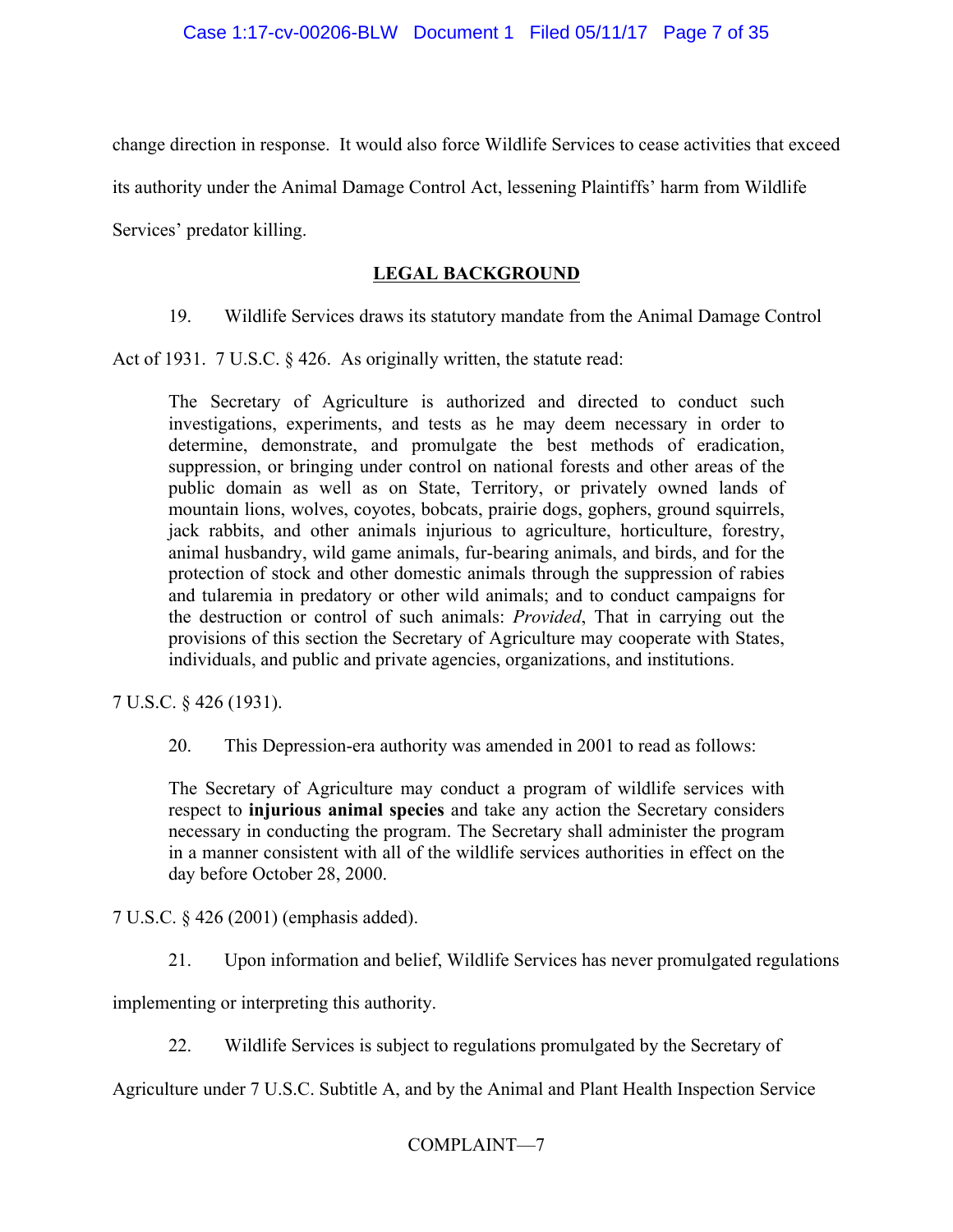(APHIS) under 7 U.S.C. Subtitle B part 300.

23. In carrying out its activities, Wildlife Services must comply with other federal laws, including NEPA, NEPA's implementing regulations written by the Council on Environmental Quality, 40 C.F.R. § 1500-1599, and APHIS's NEPA-implementing regulations, 7 C.F.R. § 372.

24. NEPA is our "basic national charter for protection of the environment." 40 C.F.R. §§ 1500-1599. It requires federal agencies to "take seriously the potential environmental consequences of a proposed action" by taking a "hard look" at the action's consequences. The statute's twin objectives are (1) to ensure that agencies consider every significant aspect of the environmental impact of a proposed action and (2) to inform the public that it has indeed considered environmental concerns in its decision-making process. "Accurate scientific analysis, expert agency comments, and public scrutiny are essential to implementing NEPA." *Id*. §  $1500.1(b)$ .

25. NEPA requires federal agencies to prepare a detailed EIS for all "major Federal actions significantly affecting the quality of the human environment." 42 U.S.C. § 4332(2)(C).

26. An agency may prepare an Environmental Assessment (EA) to briefly put forth sufficient evidence and analysis to determine whether to prepare an EIS or to instead issue a Finding of No Significant Impact (FONSI). 40 C.F.R. § 1508.9.

27. An agency may only issue a FONSI for actions with no significant impact on the human environment. *Id*. § 1508.13. If an action *may* have a significant effect on the environment, or even if there are *substantial questions* as to whether it may, the agency must prepare an EIS. *See Blue Mountains Biodiversity Project v. Blackwood*, 161 F.3d 1208, 1212 (9th Cir. 1998) ("An EIS must be prepared if substantial questions are raised as to whether a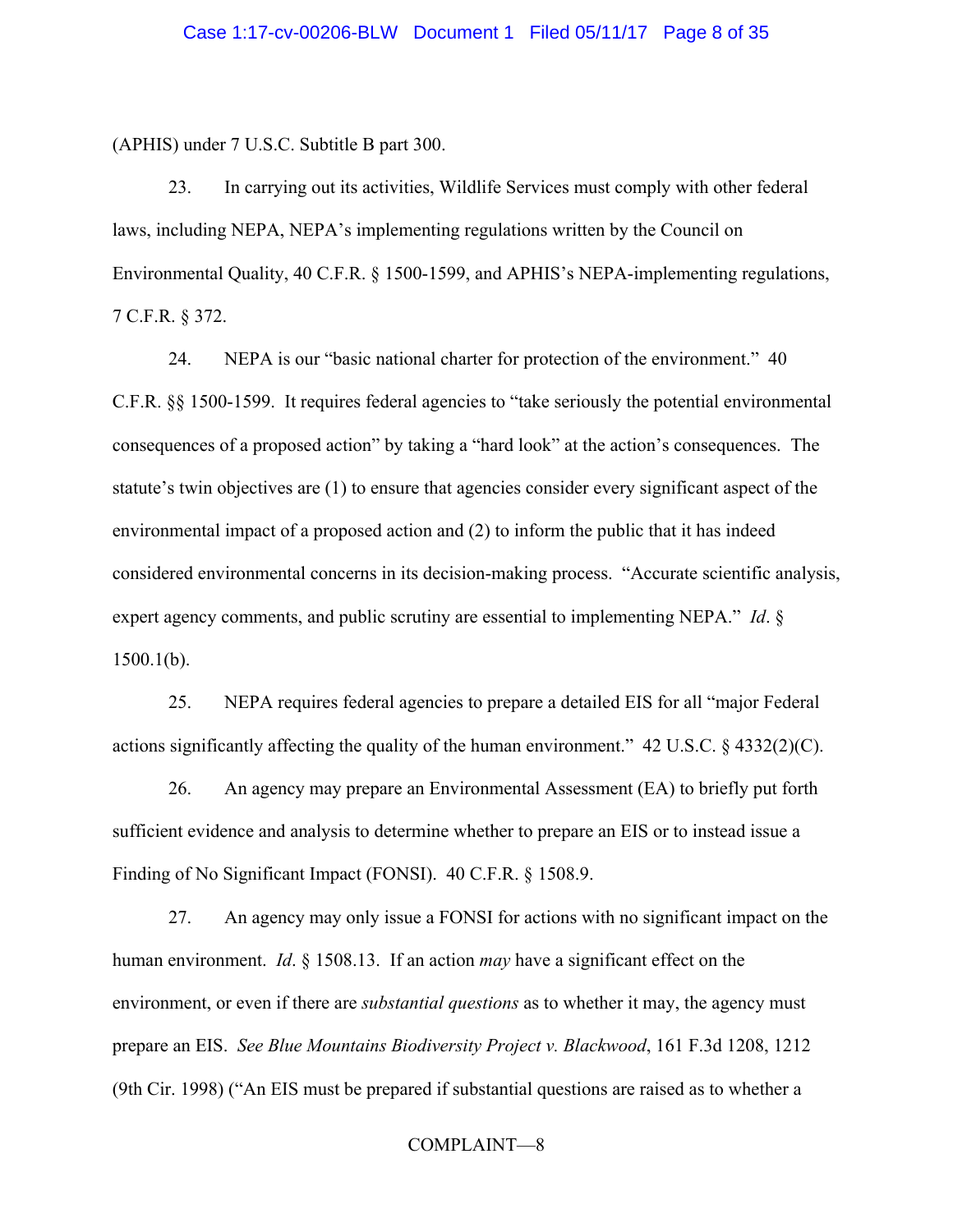### Case 1:17-cv-00206-BLW Document 1 Filed 05/11/17 Page 9 of 35

project . . . may cause significant degradation of some human environmental factor").

28. NEPA defines significance in terms of context and intensity. 40 C.F.R. § 1508.27. Ten "intensity" factors help determine whether an agency action may cause significant impacts. *Id.* § 1508.27(b). The presence of even one of the factors may require preparation of an EIS. Factors include: "Unique characteristics of the geographic area such as proximity to . . . ecologically critical areas," *id*. § 1508.27(b)(3); effects that are "highly uncertain or involve unique or unknown risks" or "likely to be highly controversial," *id.* § 1508.27(b)(5), (4); cumulative impacts, *id*. § 1508.27(b)(7); and the extent to which the action threatens violation of other laws, *id*. § 1508.27(b)(10). If the agency's action may be environmentally significant under even one of these criteria, the agency must prepare an EIS.

29. Both EISs and EAs must discuss a proposed action's direct, indirect, and cumulative effects. 40 C.F.R. § 1502.16. Direct effects are "caused by the action and occur at the same time and place," whereas indirect effects are "caused by the action and are later in time or farther removed in distance, but are still reasonably foreseeable." *Id.* § 1508.8. Cumulative effects are "the impact on the environment which results from the incremental impact of the action when added to other past, present, and reasonably foreseeable future actions." *Id.* § 1508.7.

30. An agency may "tier" a narrower NEPA analysis to a broader NEPA analysis, by "incorporating by reference the general discussions and concentrating solely on the issues specific to the statement subsequently prepared." *Id.* § 1508.28. However, agencies may only tier to documents that have undergone NEPA analysis.

31. To satisfy NEPA's hard look and public disclosure and participation requirements, an agency must evaluate in detail a project's potential site-specific impacts.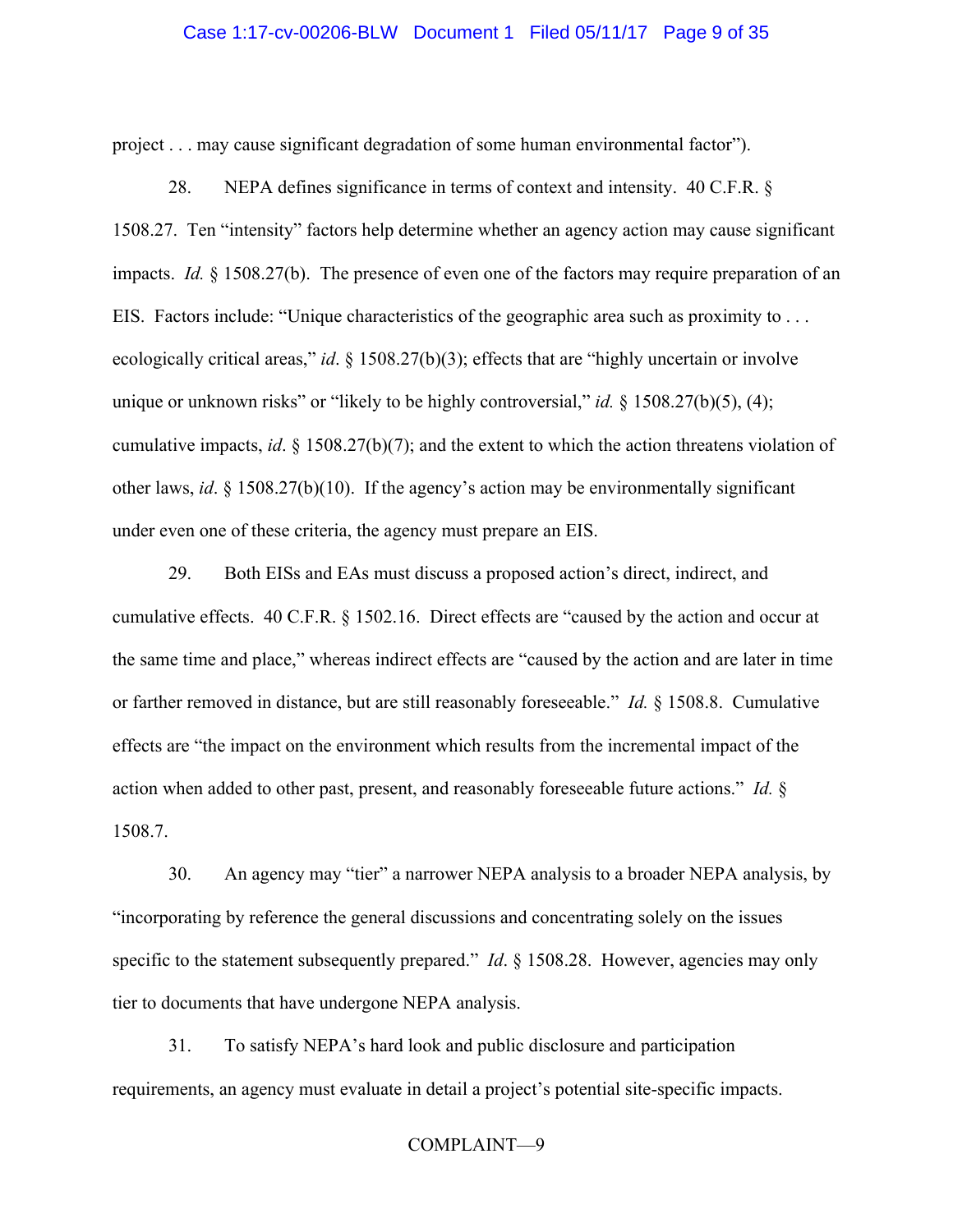### Case 1:17-cv-00206-BLW Document 1 Filed 05/11/17 Page 10 of 35

For example, an agency must assess proposed actions on a "site specific" basis for compliance with its land-use plan and governing land use statutes. *Native Ecosystems Council v. Tidwell*, 599 F.3d 926, 934 (9th Cir. 2010). It must also examine the effects of its action on the site where they will be conducted. *See id.* Without quantified, site-specific information, "neither the courts nor the public . . . can be assured that the [government] provided the hard look that it is required to provide." *Neighbors of Cuddy Mountain v. Forest Service*, 137 F.3d 1372, 1379 (9th Cir. 1998). "[P]ublic scrutiny [is] essential to implementing NEPA." 40 C.F.R. § 1500.1(b).

32. Agencies must also evaluate a reasonable range of alternative actions. 40 C.F.R. §§ 1502.13, 1502.14. "The existence of a viable but unexamined alternative renders an [EA] inadequate." *Western Watersheds Project v. Abbey*, 719 F. 3d 1035, 1051 (9th Cir. 2013).

33. APHIS's NEPA implementing regulations provide that an actions normally requiring environmental assessments include "a more discrete program component and is characterized by its limited scope (particular sites, species, or activities) and potential effect (impacting relatively few environmental values or systems)," and specifically, "[i]mplementation of program plans at the site-specific, action level." 7 C.F.R. § 372.5(b).

### **FACTUAL ALLEGATIONS**

34. Wildlife Services, under various names, has been killing wildlife since the early 1900s. Calls for reform of its wildlife-killing activities commenced in 1930 and have intensified in the years since then.

35. The agency has long been criticized for its failure to accurately report the numbers of target and non-target wildlife it kills, and reluctance to embrace modern, sciencebased practices.

36. For example, a 2012 prize-winning series of stories published in the Sacramento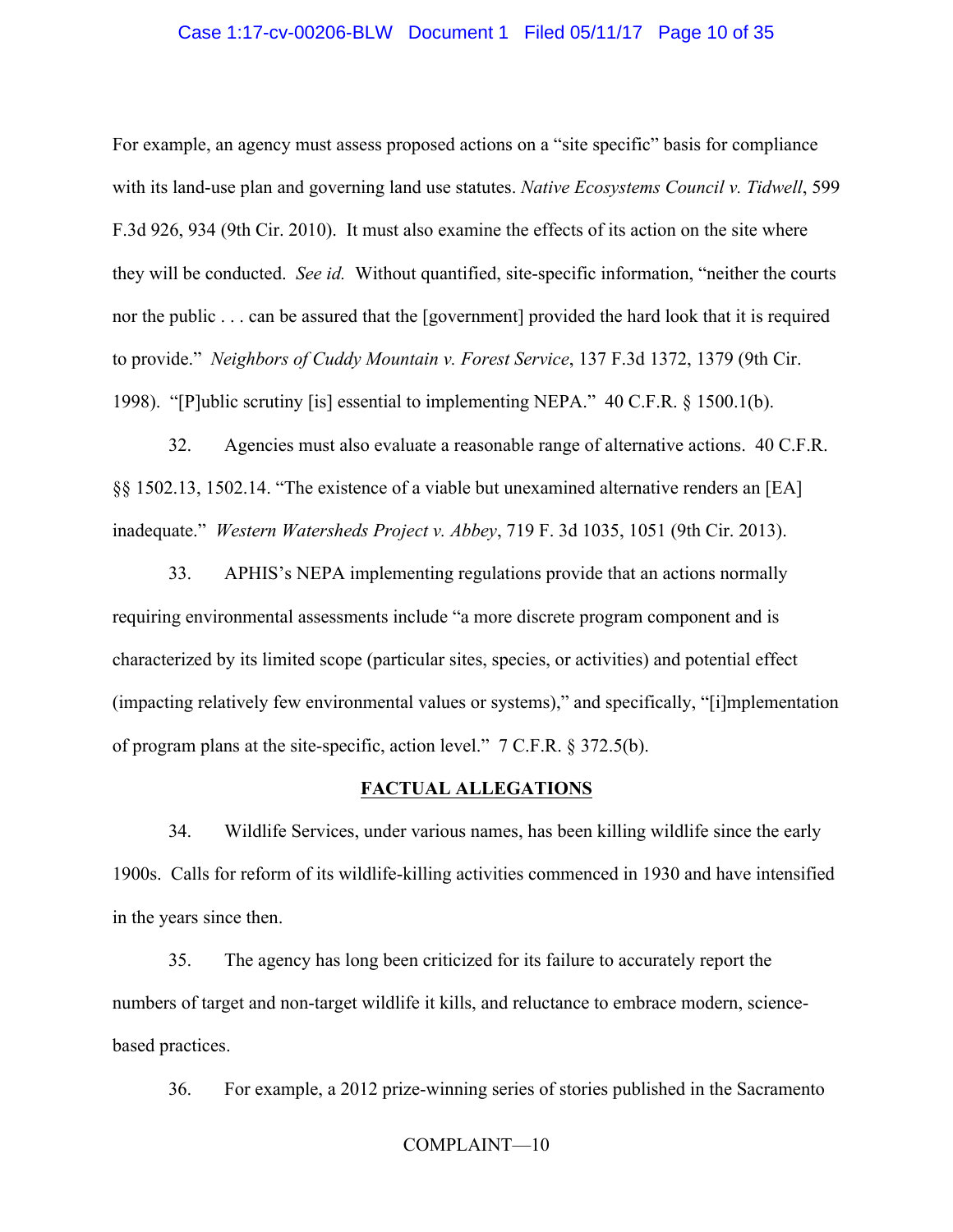### Case 1:17-cv-00206-BLW Document 1 Filed 05/11/17 Page 11 of 35

Bee detailed that many scientists believe Wildlife Services' programs are expensive, ineffective, and capable of setting off chain reactions of unintended consequences. It also documented ethical problems including employees hiding non-target animals killed, and large numbers of reported killings of non-target wildlife. The series discussed a collection of well-regarded alternatives that focus on co-existing with wildlife species and using non-lethal methods to address conflicts with carnivores.

# **Wildlife Services' Activities In Idaho**

37. The full scope of Wildlife Services' activities in Idaho is difficult to determine, partly because the agency has never prepared a full EIS under NEPA disclosing to the public its activities and their environmental effects. However, the 2016 Idaho EA and other information sources reveal that Wildlife Services spends millions of dollars and thousands of person-hours per year engaged in a wide variety of wildlife killing actions, including not only the "predator damage management" actions addressed in the 2016 Idaho EA but additional wolf, avian, rodent, insect, and other control actions. These include but are not limited to the following.

38. Wildlife Services uses aerial shooting from fixed-wing aircraft and helicopters to kill coyotes, red foxes, wolves, and feral swine.

39. Wildlife Services "frequently" uses rifles and shotguns to kill wildlife. Sometimes Wildlife Services uses calls to lure in the target species. Wildlife Services also uses trained dogs to pursue and lure target species. Wildlife Services claims trained dogs are particularly effective for tracking and luring coyotes, black bears, and mountain lions.

40. Wildlife Services gasses coyotes, skunks, foxes, wolves, and rodents in their dens by using gas cartridges. The gas cartridges are placed in active burrows, a fuse is lit, and Wildlife Services seals the entrance with soil. The animals inside then die from asphyxiation or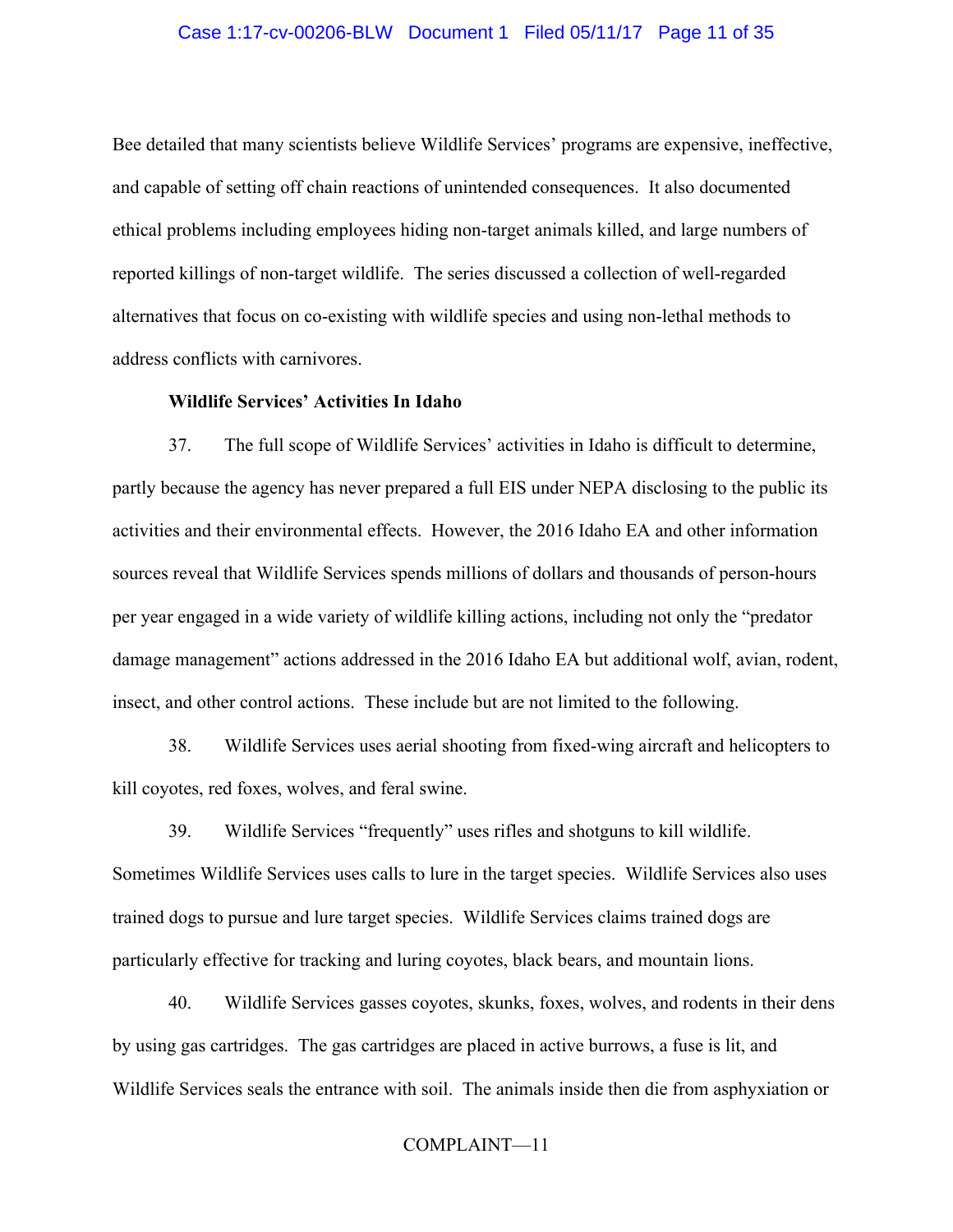### Case 1:17-cv-00206-BLW Document 1 Filed 05/11/17 Page 12 of 35

carbon monoxide poisoning.

41. Wildlife Services uses M-44 devices filled with sodium cyanide to kill canine species like coyotes and red foxes. The M-44 device, also known as a "cyanide bomb," consists of a capsule containing sodium cyanide, an ejector mechanism, a hollow stake, and scented bait. An animal attracted by the bait will try to pick up or pull the baited capsule holder. When the M-44 device is pulled, a spring-activated plunger propels sodium cyanide into the animal's mouth. The animal suffocates to death. In March 2017, a teenaged boy was injured when he triggered an M-44 on BLM land near Pocatello, Idaho, while out walking his dog; the dog was killed.

42. Wildlife Services uses a variety of lethal and non-lethal traps to capture and kill wildlife in Idaho. Wildlife Services frequently uses quick-kill or body-gripping traps to kill birds and animals. These traps are lethal to "target" and "non-target" animals alike.

43. Wildlife Services uses foothold traps to capture animals that it often later kills. It also uses foot/leg snares, primarily to capture grizzly bears, black bears, mountain lions, and wolves. Wildlife Services also uses neck/body snares extensively to capture coyotes, red foxes, mountain lions, beavers, and wolves, among other animals.

44. Wildlife Services regularly traps and kills beavers. Since 2006, it has killed over 421 beavers. It also breaches beaver dams by hand and by using explosives. From 2007 to 2011, Wildlife Services used explosives to blow up 60 beaver dams in Idaho.

45. Wildlife Services uses a number of chemicals to tranquilize, immobilize, and sometimes euthanize live-captured wildlife.

46. Wildlife Services regularly poisons birds and other animals using pesticides and toxins. In particular, Wildlife Services uses DRC-1339 to poison birds. DRC-1339 is a restricted-use, slow-acting poison that is primarily used to poison European starlings and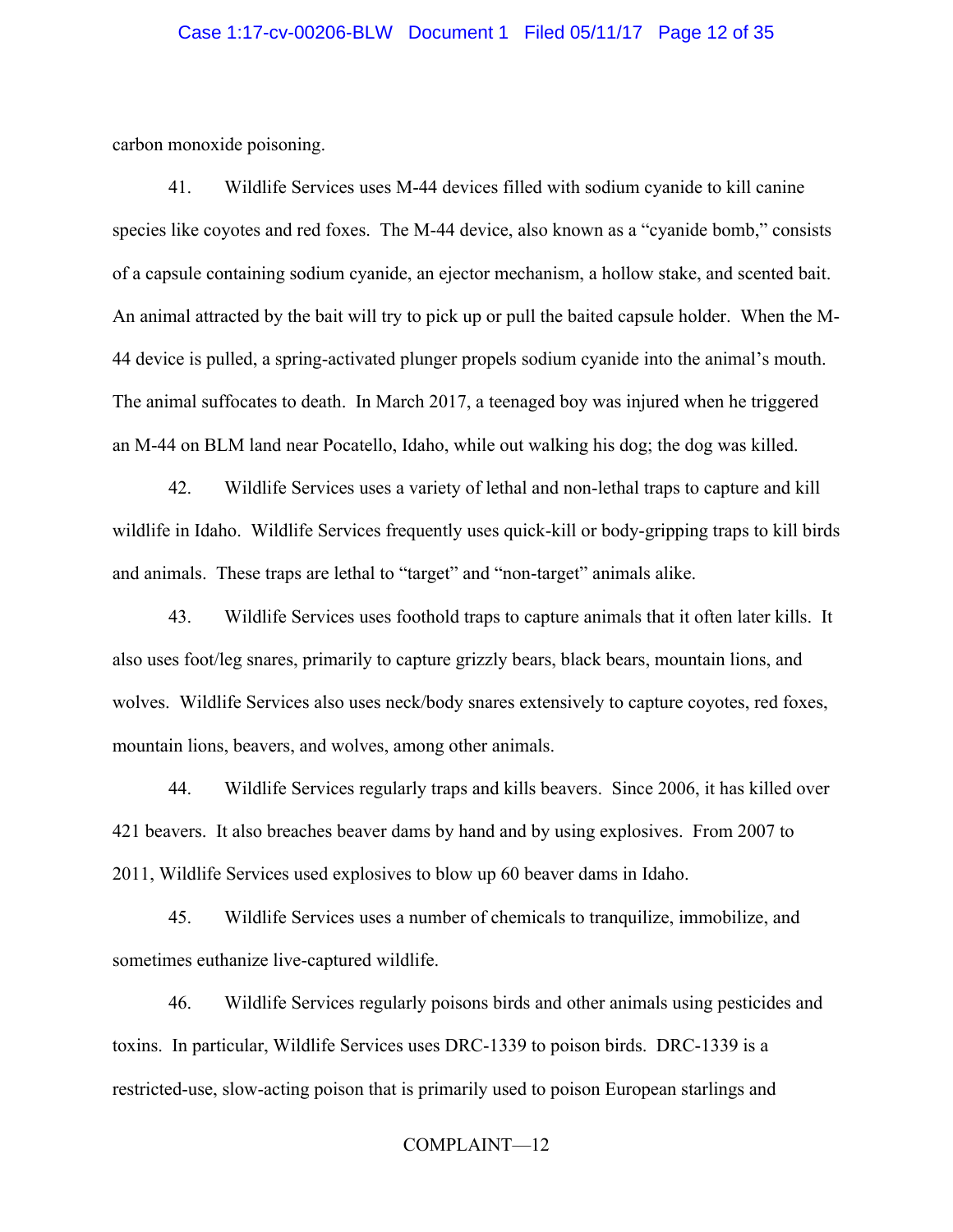### Case 1:17-cv-00206-BLW Document 1 Filed 05/11/17 Page 13 of 35

blackbirds on cattle feedlots or dairies; but it can kill target and non-target birds alike.

47. Wildlife Services commonly uses zinc phosphide, a metallic pesticide "toxic to most forms of life" to kill rodents. Zinc phosphide baits set for rodents were linked to the deaths of hundreds of migrating snow geese and Ross's geese on Mud Lake and Market Lake in eastern Idaho, in 2015 and 2016.

48. Wildlife Services uses anticoagulant rodenticides to kill rodents. These poisons reduce the blood's clotting ability and damage capillaries. Many of them have a "high potential for secondary poisoning," meaning that a predator that eats a dead animal afflicted with the poison could also be poisoned. Anticoagulant rodenticide lethally poisoned 50 crows in Nampa, Idaho, in 2017.

49. Wildlife Services uses aluminum phosphide to kill rodents underground.

50. Wildlife Services uses strychnine to poison pocket gophers. Strychnine is very toxic and poses a risk for secondary poisoning. A pet dog was poisoned in the Boise foothills and 14 guard dogs were poisoned in Canyon County, Idaho, in 2016, by strychnine grain baits combined with meat.

51. Wildlife Services sabotages bird reproduction by egg, nest, and hatchling removal and destruction. For example, Wildlife Services "addles" eggs by vigorously shaking them to cause detachment of the embryo from the egg sac, punctures and breaks eggs, and applies oil to eggs to suffocate the embryos inside. It kills hatchlings and non-fledged young by squeezing them to death, asphyxiating them with carbon dioxide, and "cervical dislocation," *i.e*., decapitation. Wildlife Services uses devices including lasers, propane exploders, pyrotechnics and radio-controlled vehicles to harass and scare off birds.

52. Upon information and belief, Wildlife Services manufactures and/or distributes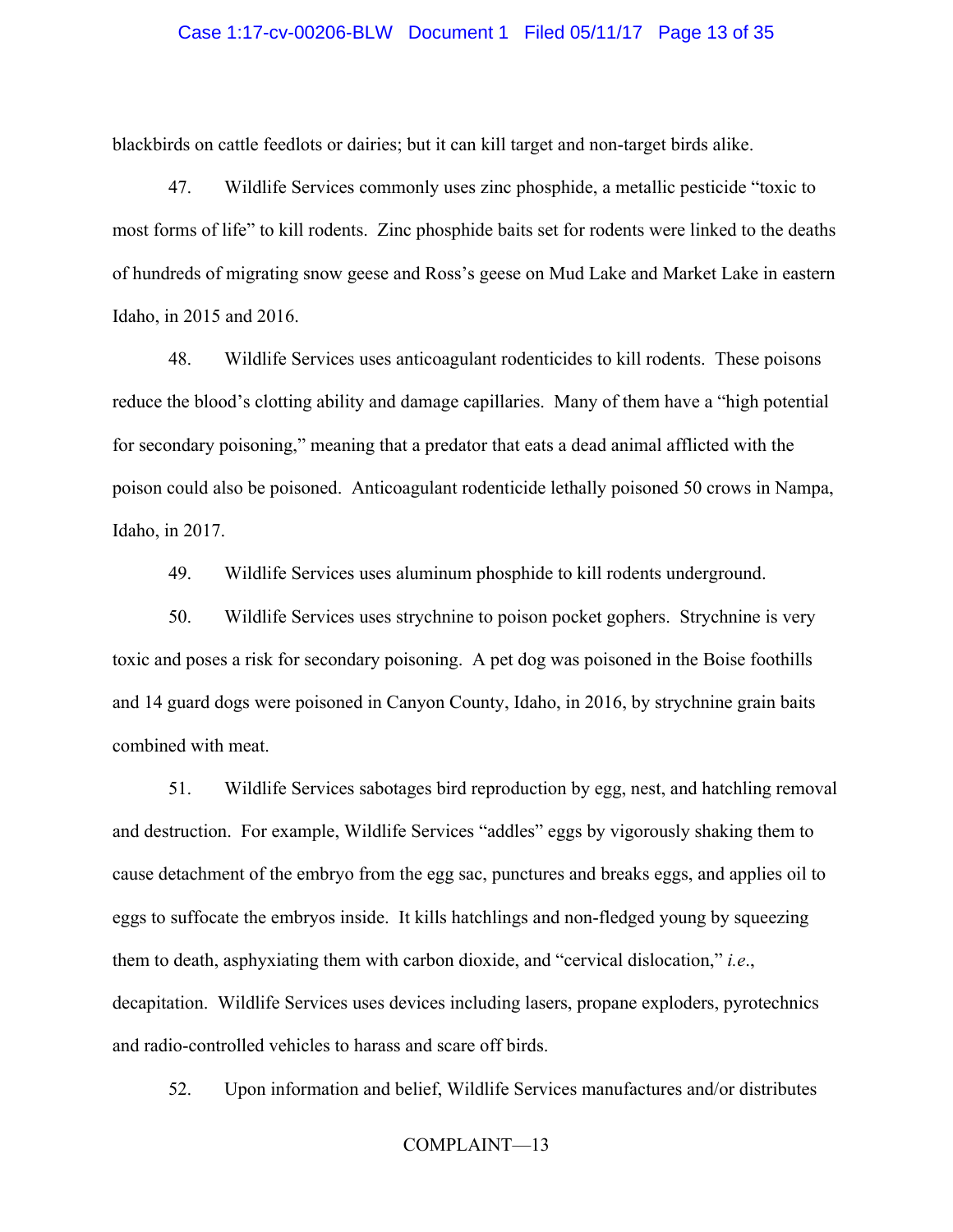### Case 1:17-cv-00206-BLW Document 1 Filed 05/11/17 Page 14 of 35

many of these poisons and devices—in particular M-44s and DRC-1339 baits—from its Pocatello Supply Depot, located in Pocatello, Idaho.

# **Wildlife Services' Coyote Killing in Idaho**

53. One of the species targeted most by Wildlife Services' predator management program in Idaho is the coyote, which Wildlife Services kills at the behest of cattle and sheep ranchers mostly operating on public lands.

54. Wildlife Services kills coyotes in Idaho by gunning them down from fixed wing aircraft and helicopters; by trapping them in foothold traps and neck snares, where they are strangled to death, die of exposure, or are later shot; by poisoning them with M-44 devices; by gassing them in their dens; and by luring them in and shooting them on the ground.

55. In 2016, Wildlife Services reported that it shot 3,033 coyotes in Idaho from aircraft and an additional 435 on the ground. It also trapped and killed 339 coyotes in foothold traps and neck snares, and poisoned 53 with M-44s. In sum, Wildlife Services reported killing 3,860 coyotes in Idaho in 2016.

56. This slaughter is largely funded by federal tax dollars—in 2014, for instance, Wildlife Services received approximately 76% of its funding for Idaho operations from federal sources.

57. Upon information and belief, the majority of Wildlife Services' coyote killing occurs upon public lands.

58. Wildlife Services operates on BLM and Forest Service-managed public lands in Idaho under Memoranda of Understanding (MOUs) that assign Wildlife Services the responsibility of ensuring its activities comply with NEPA. It also operates on these federal lands under "annual work plans" between Wildlife Services and individual National Forests or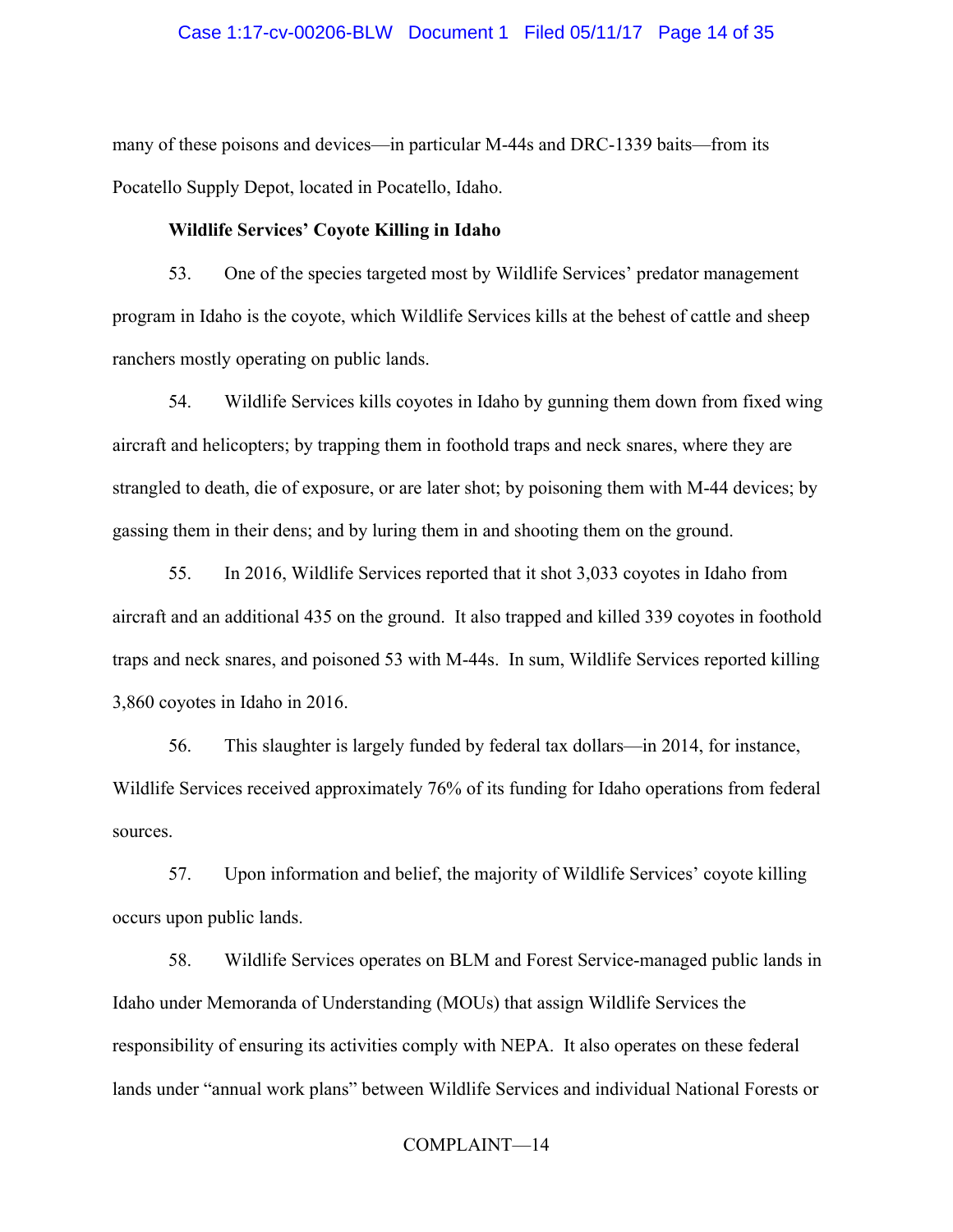### Case 1:17-cv-00206-BLW Document 1 Filed 05/11/17 Page 15 of 35

BLM Districts, which describe the actions that will occur that year and state they comply with Wildlife Services' NEPA analyses.

# **Wildlife Services' History of NEPA Non-Compliance In Idaho**

59. Wildlife Services has never prepared a comprehensive EIS describing its wildlifekilling and other activities in Idaho and disclosing their effects on wildlife and other resources to the public.

60. In 1994, the agency prepared a nationwide Programmatic EIS (PEIS) to analyze its wildlife damage control program across the county. In 1997, it reissued the document with some corrections. These documents are sometimes collectively referred to as the "1994/1997 PEIS."

61. Following that PEIS, Wildlife Services issued a series of EAs for its Idaho activities that purported to tier to or otherwise incorporate the PEIS, including the following.

62. In 1996, Wildlife Services issued a Central and Northern Idaho Predator Control EA, followed in 2004 by a FONSI.

63. In 1998, Wildlife Services issued an EA and FONSI for Bird Damage Management in Idaho. This EA was followed by an Amendment and FONSI in 2003, and an additional Amendment and FONSI in 2006.

64. In 2001, Wildlife Services proposed to undertake an "experimental" program at IDFG's request to kill ravens for the purported benefit of sage-grouse. Wildlife Services did not conduct any EIS or EA for this proposal, but instead purported to rely on a "categorical exclusion" to avoid NEPA disclosure and analysis of this highly controversial proposal. As noted above, this Court enjoined Wildlife Services from carrying out this initial sage-grouse predator control proposal. *Committee for Idaho's High Desert v. Collinge*, 148 F. Supp. 2d 1097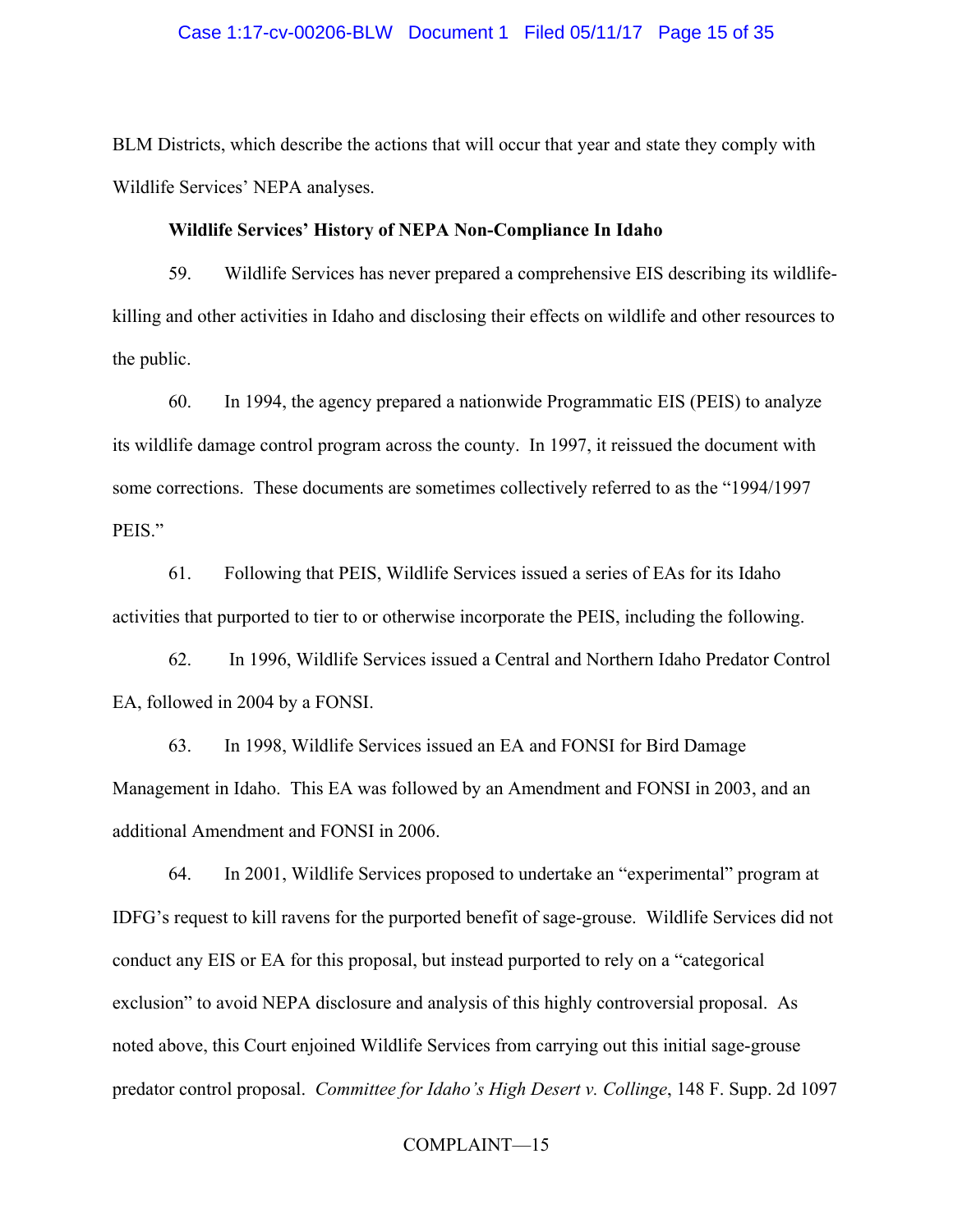(D. Idaho 2001).

65. Wildlife Services again sought to expand its Idaho activities to include raven killing to supposedly benefit sage-grouse through issuance of an EA in 2002, which again failed to comply with NEPA. This Court granted summary judgment reversing and remanding that proposal. *Committee for Idaho's High Desert v. Collinge*, No. 1-02-cv-172-BLW (D. Idaho, March 4, 2003)(memorandum decision).

66. In 2002, Wildlife Services issued an EA and FONSI for Predator Damage Management in Southern Idaho, followed by a "five year update" in 2007 and another FONSI in 2008.

67. In 2004, Wildlife Services issued an EA and FONSI for Rodent Damage Management in Idaho.

68. In 2011, Wildlife Services issued an EA and FONSI regarding "Gray Wolf Damage Management in Idaho for Protection of Livestock and other Domestic Animals, Wild Ungulates, and Human Safety."

69. In March 2014, Wildlife Services issued a draft supplement to the 2002 EA for Predator Damage Management in Southern Idaho, primarily focusing on yet another raven killing proposal to supposedly benefit the sage-grouse. Following significant public opposition, Wildlife Services did not finalize that draft EA supplement.

### **NEPA Process for 2016 Idaho EA and DN/FONSI and 2014 Litigation**

70. On September 8, 2014, three of the Plaintiffs sent Wildlife Services a letter informing it that its various Idaho NEPA analyses were in need of supplementation, and that its program was violating the Endangered Species Act in several respects.

71. On November 3, 2014, Wildlife Services responded, stating that it intended to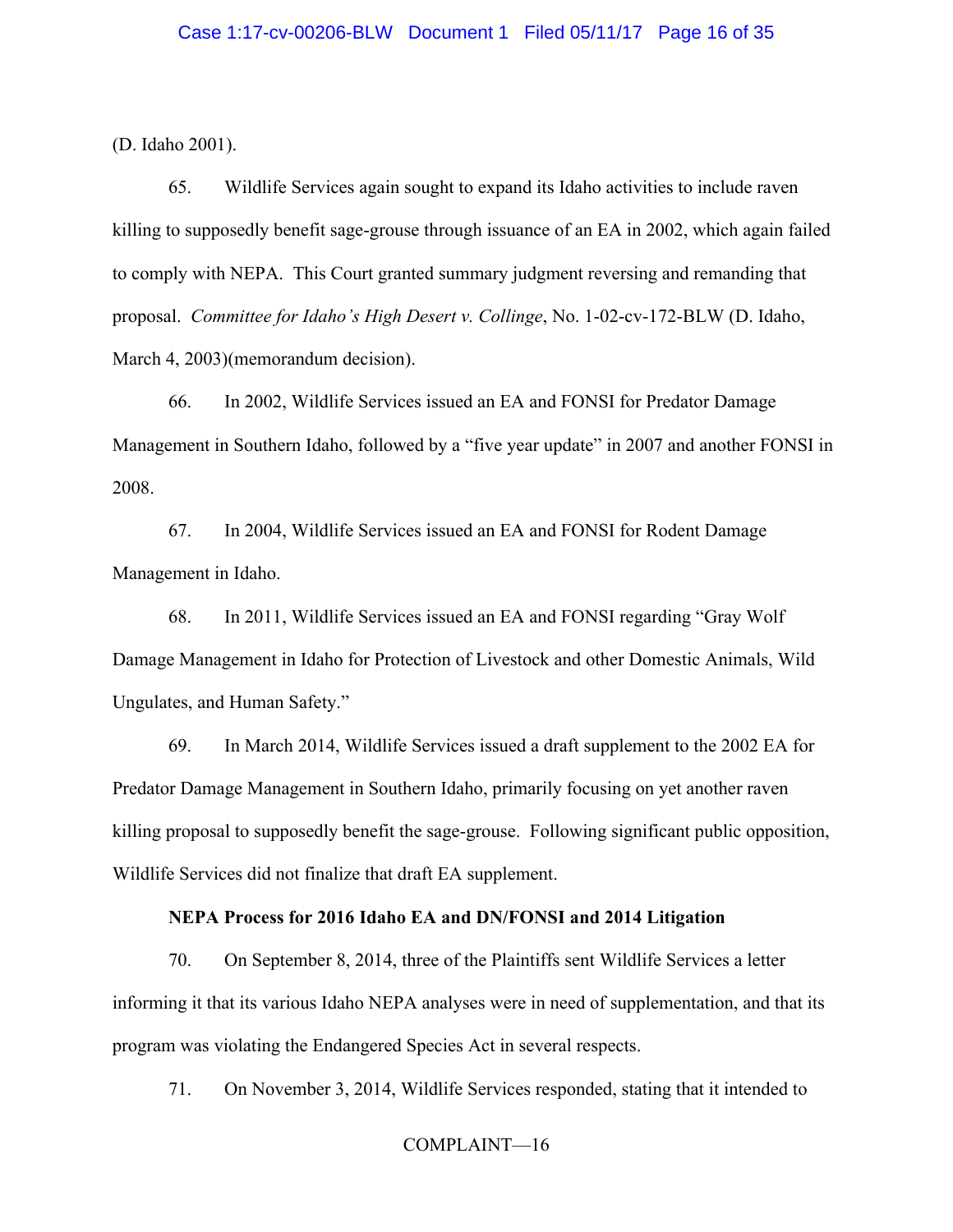### Case 1:17-cv-00206-BLW Document 1 Filed 05/11/17 Page 17 of 35

issue a draft EA for public comment in the spring of 2015, if not sooner.

72. In December 2014, Wildlife Services issued a scoping notice for a new Idaho EA on its Idaho predator control actions, aside from wolves, rodents, and some birds.

73. Plaintiffs submitted extensive comments on the scoping notice.

74. On February 11, 2015, three Plaintiffs filed an action challenging Wildlife Service's failure to conduct an EIS for its Idaho program, its failure to supplement its various outdated EAs, and failure to comply with the Endangered Species Act.

75. In June 2015, Wildlife Services issued a Draft EA analyzing the impacts of some of its predator damage management activities in Idaho, which included discussion of five alternatives: (1) continuing its existing activities; (2) ceasing its activities; (3) providing nonlethal assistance only; (4) providing non-lethal assistance before any lethal control; and (5) expanding its existing activities to encompass killing predators at the request of IDFG to "protect" game species. Wildlife Services identified Alternative 5 as the "preferred" alternative.

76. Wildlife Services received 214 comments from the public on its Draft EA, including extensive comments from Plaintiffs. The public comments overwhelmingly opposed Wildlife Service's proposed actions and preferred alternative; only one comment could possibly be construed as supportive of the proposed action.

77. Plaintiffs' comments notified Wildlife Services that the Draft EA suffered from numerous shortcomings. Plaintiffs reiterated that an EIS was required and that Wildlife Services relied upon unfounded assumptions regarding the need for the proposed action. They also pointed out that the Draft EA had failed to adequately describe several alternatives because it assumed, without foundation, that other entities would entirely replace Wildlife Services' predator killing if Wildlife Services ceased doing so; noted Wildlife Services' failure to provide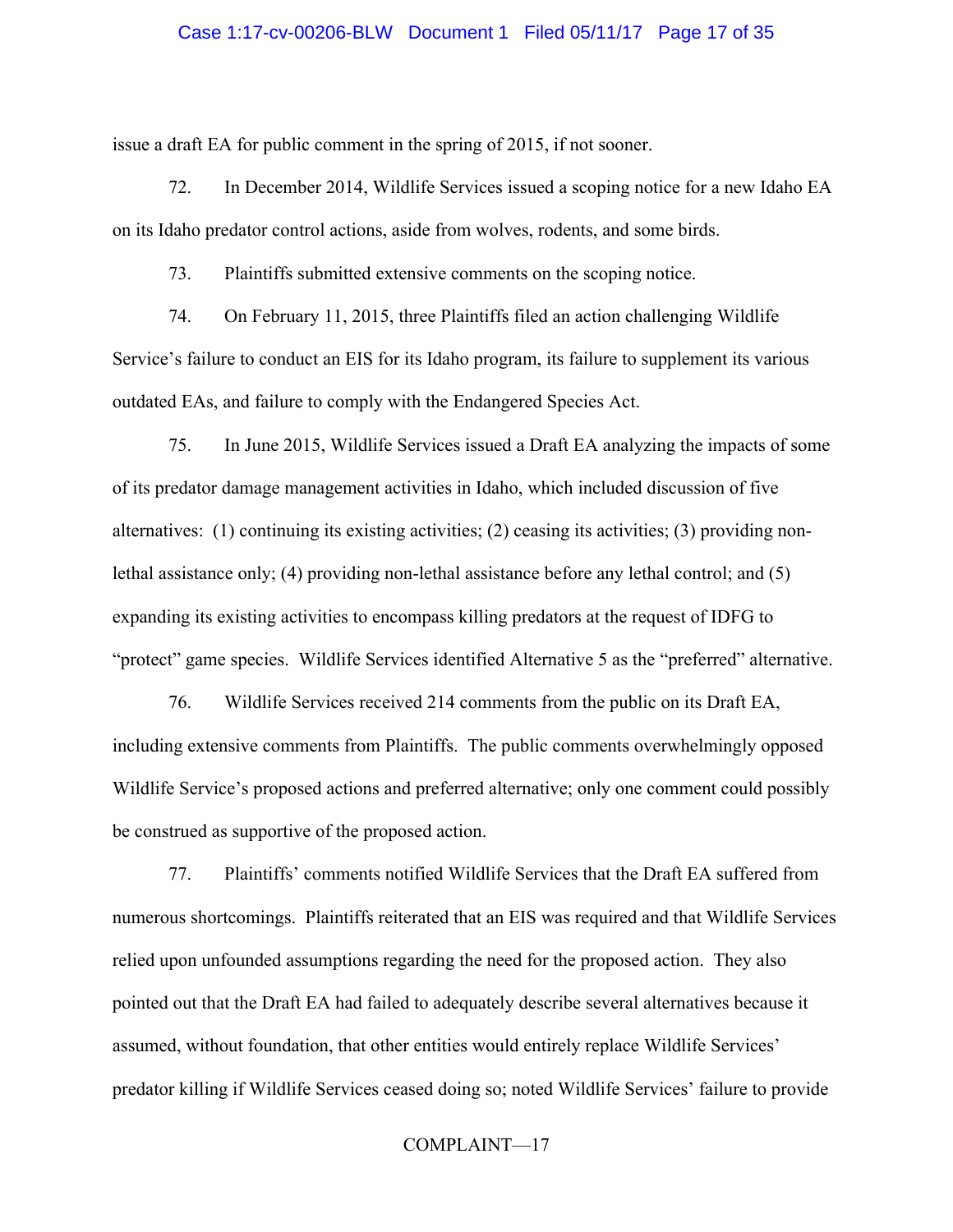### Case 1:17-cv-00206-BLW Document 1 Filed 05/11/17 Page 18 of 35

adequate baseline information about target species; and highlighted that Wildlife Services failed to accurately or adequately describe the proposed alternative and failed to consider numerous reasonable alternatives. Plaintiffs explained that the analysis fell short of the requisite hard look at numerous issues, including the cumulative impacts of removing coyotes and wolves; science regarding the efficacy of predator damage management; humaneness of predator-control methods; impacts on non-target species; cost-benefit analysis of predator killing activities; indirect and cumulative impacts; and impacts to wildernesses and other special places. They also alerted Wildlife Services that its proposed expansion of its activities was unscientific, unsupported, and unlawful, in part because it failed to justify the actions or adequately disclose their effects.

78. On August 28, 2015, the parties in Plaintiffs' challenge to Wildlife Services filed a stipulation of dismissal, under which Plaintiffs dropped the litigation because Wildlife Services stated that it expected to complete its NEPA analysis and reach a decision by February 1, 2016.

79. February 1, 2016 passed with no Final EA or decision.

# **2016 Final EA and DN/FONSI**

80. Finally, on November 22, 2016, more than nine months later than promised, Wildlife Services issued the final 2016 Idaho EA and DN/FONSI, selecting its preferred Alternative 5, *i.e.,* the expanded predator-killing alternative. The final EA superseded the prior Central and Northern Idaho Predator EA, the Southern Idaho Predator EA, and a portion of the Bird EA, referenced above.

81. Unlike its predecessors, the 2016 Idaho EA does not tier to or otherwise incorporate the 1994/1997 PEIS. Wildlife Services recently stipulated in another action brought by Plaintiff WildEarth Guardians not to rely on the 1994/1997 PEIS in future NEPA documents.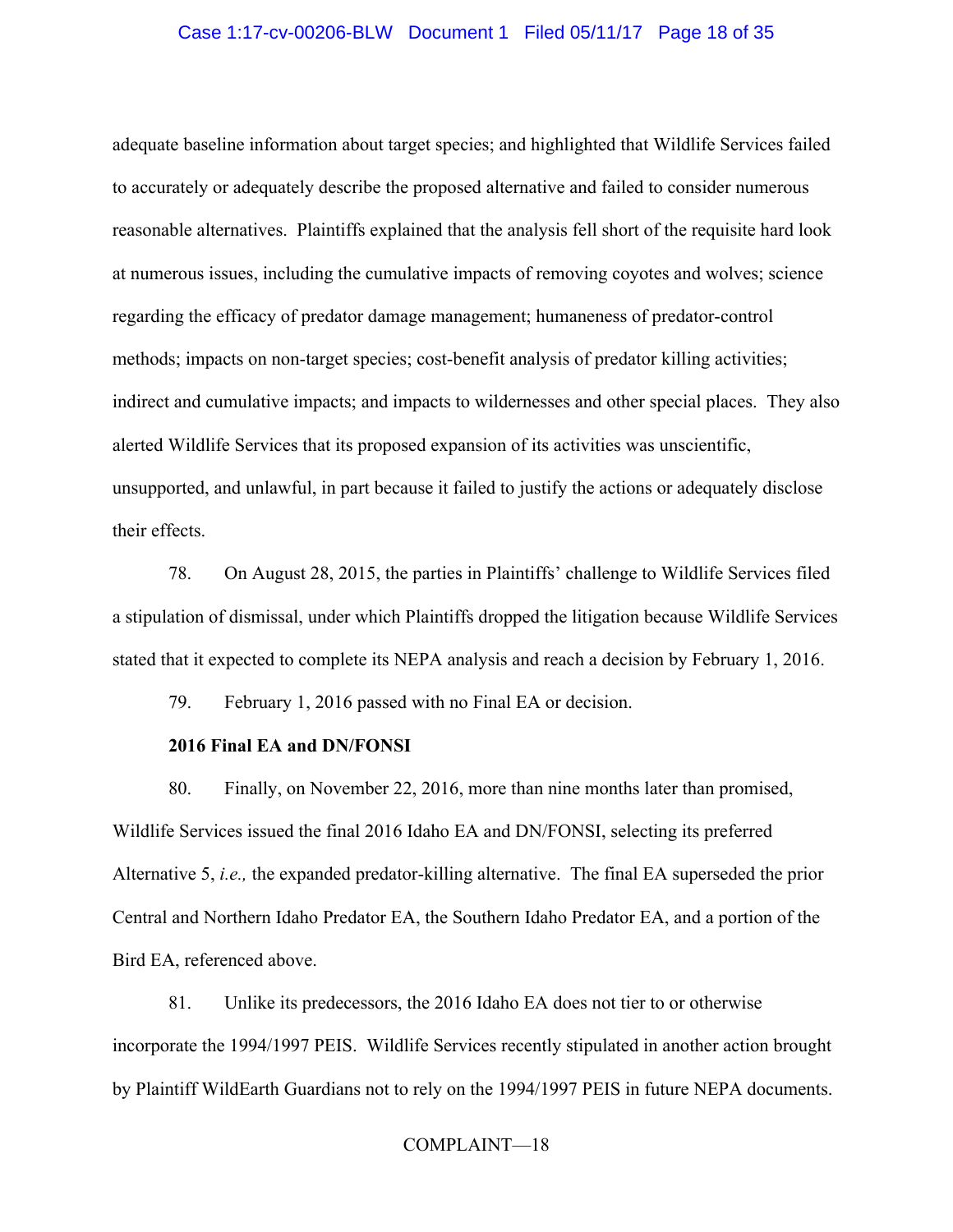### Case 1:17-cv-00206-BLW Document 1 Filed 05/11/17 Page 19 of 35

*See* Stipulation of Dismissal, *WildEarth Guardians v. USDA APHIS*, No. 2:12-cv-716 (D. Nevada Oct. 6, 2016) (ECF No. 68).

82. The selected Alternative 5 continues Wildlife Services' suite of wildlife-killing activities across the state. However, the DN/FONSI states that Wildlife Services-Idaho will discontinue all use of M-44s on public lands. As noted, though, an M-44 on BLM lands near Pocatello injured a boy and killed a dog in March 2017. In response to a petition from environmental groups, Wildlife Services has now stated it will cease using M-44s in the State of Idaho, and will remove all M-44s currently placed, until further notice.

83. Alternative 5 also expands Wildlife Services' Idaho predator control activities, which primarily consist of killing coyotes and other predators in response to requests from livestock producers, to also respond to requests from IDFG by killing coyotes, black bears, mountain lions, foxes, badgers, ravens, and other predators to supposedly "enhance" populations of desired species including greater sage-grouse, Columbia sharp-tailed grouse, mule deer and white-tailed deer, pronghorn antelope, northern and southern Idaho ground squirrels, and unidentified waterfowl. In addition, "natural resource management agencies could request [Wildlife Services]' assistance with . . . other types of natural resource protection projects," although the 2016 Idaho EA fails to provide any explanation, description, location, temporal limitation, analysis, or discussion of these potential activities whatsoever.

84. The 2016 Idaho EA fails to correct many of the flaws and NEPA defects that Plaintiffs identified in their scoping comments and comments on the Draft EA. Wildlife Services declined to prepare an EIS fully analyzing all of its Idaho activities—including its wolf, bird, rodent, and other activities—and their direct, indirect, and cumulative effects.

85. Because Wildlife Services considers the effects of its Idaho activities under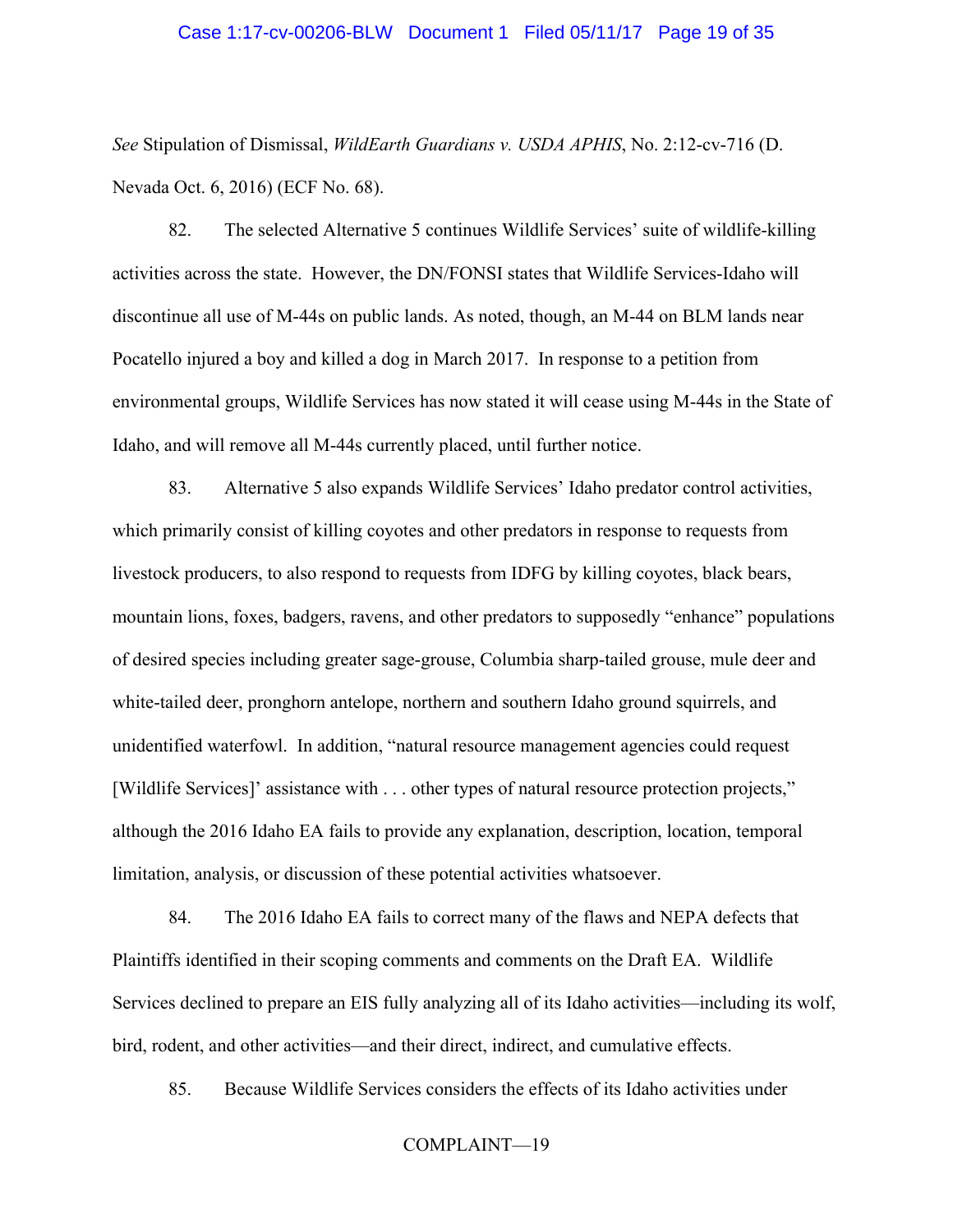### Case 1:17-cv-00206-BLW Document 1 Filed 05/11/17 Page 20 of 35

several different EAs, and does not disclose when or where it plans to remove predators, the 2016 Idaho EA and DN/FONSI never examine the potential overlapping impacts of removing different predators from the same areas at the same time.

86. For example, Wildlife Services never analyzes the cumulative effects of killing predators like coyotes, black bears, and mountain lions under the 2016 Idaho EA together with killing wolves under its 2011 Wolf EA. It does not analyze the effects of poisoning ravens using DRC-1339 while also using DRC-1339 to poison starlings at feedlots and dairies across the State of Idaho. It does not disclose how the areas in which it conducts these activities may overlap with one another or how they may act in concert to increase or change impacts on the environment.

87. Nor does Wildlife Services provide accurate baseline information about predators targeted for removal. Wildlife Services guesses how many of predators inhabit each square mile of the state and multiplies that number by the area of the state—for example, it estimates Idaho's coyote population at 0.6 coyotes per square mile, or around 50,000. This approach assumes that predators uniformly inhabit each square mile of the state, including high elevation areas and urban centers.

88. Then, Wildlife Services judges the cumulative effects of its actions by comparing the amount of predators it kills each year, and those killed by recreational hunters and trappers, with its estimates of statewide predator populations. Not only is this analysis premised on Wildlife Services' loose estimates of wildlife populations, but it also assumes that the effects of Wildlife Services' actions will be uniformly distributed statewide, even though the FONSI admits that "the proposed activities will occur in limited areas of Idaho when requested and are not national or regional in scope."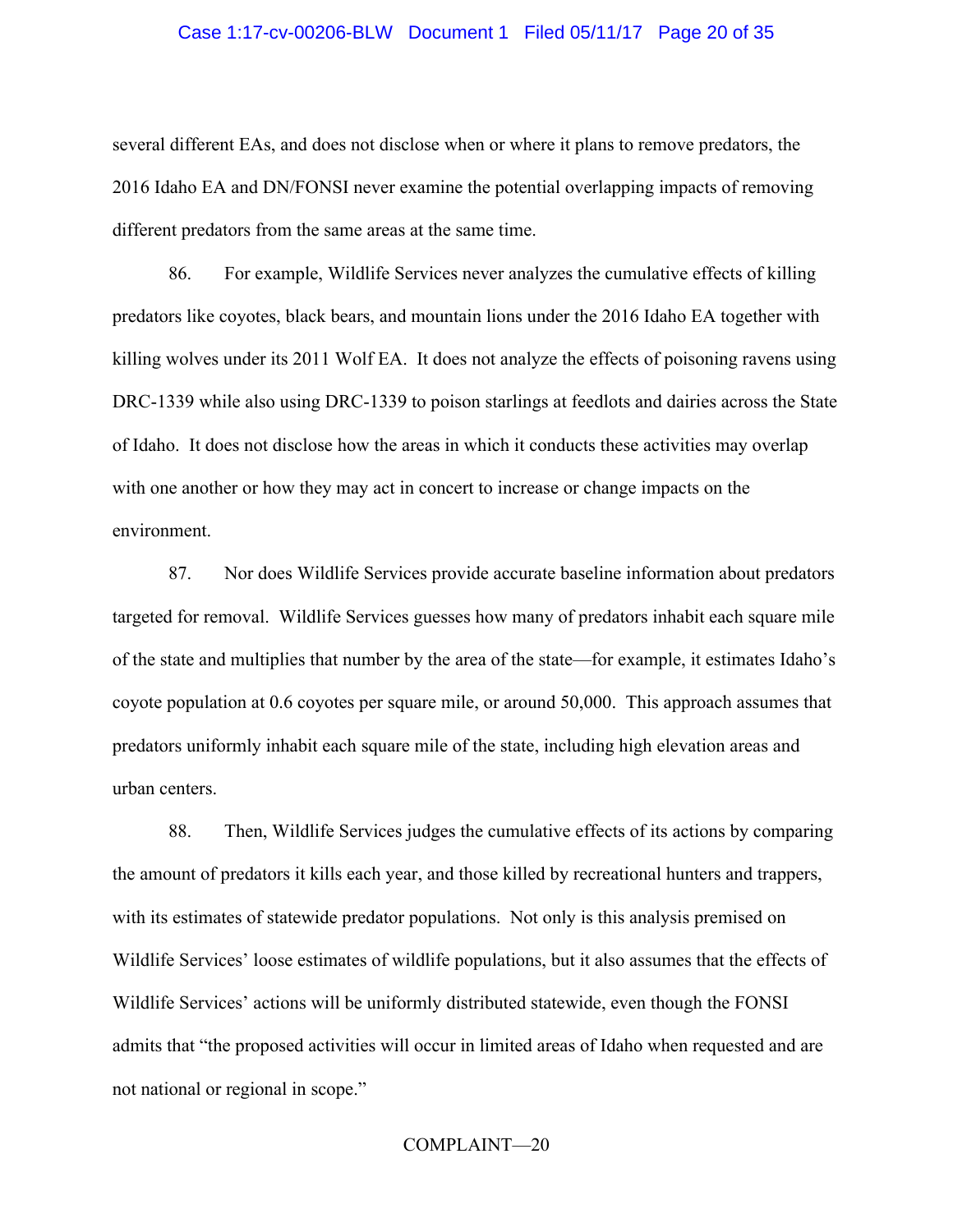### Case 1:17-cv-00206-BLW Document 1 Filed 05/11/17 Page 21 of 35

89. Wildlife Services does not explain how its widespread predator killing, which often occurs on federal and state public lands, complies with federal land use plans, federal regulations, or other standards governing the lands on which it would kill predators under the preferred alternative. It states that compliance is determined in annual work plan meetings, but these closed-door meetings are not open to the public.

90. The 2016 Idaho EA and DN/FONSI fail to demonstrate that Wildlife Services' activities comply with the Wilderness Act of 1964 or other plans and management mandates governing special places designated on federal lands, even though Wildlife Services acknowledges that its continued predator killing may occur within wildernesses, areas of critical environmental concern, wilderness study areas, and other important landscapes. It does not describe baseline conditions in the areas or disclose which predators will be targeted, in which special areas, by which means, for how long. Under the preferred alternative, Wildlife Services could kill any predators, in any wildernesses or other special places, by any means, in any number, without any further public analysis or opportunity for public comment or disclosure. Wildlife Services also refused to consider in detail an alternative that would eliminate predatorkilling in wildernesses, proposed wildernesses, and wilderness study areas, claiming little predator-killing in such areas occurs—even though elsewhere the 2016 Idaho EA disclosed that Wildlife Services will very likely kill predators in the Boulder White-Clouds Wilderness and other special places.

91. The 2016 Idaho EA provides no accurate baseline information on any wildlife population it ostensibly seeks to protect, no specific discussion or assessment of existing conditions affecting species to "benefit" from predator killing, no timeline or temporal limitations on Wildlife Services' predator killing activities, and little discussion of the possible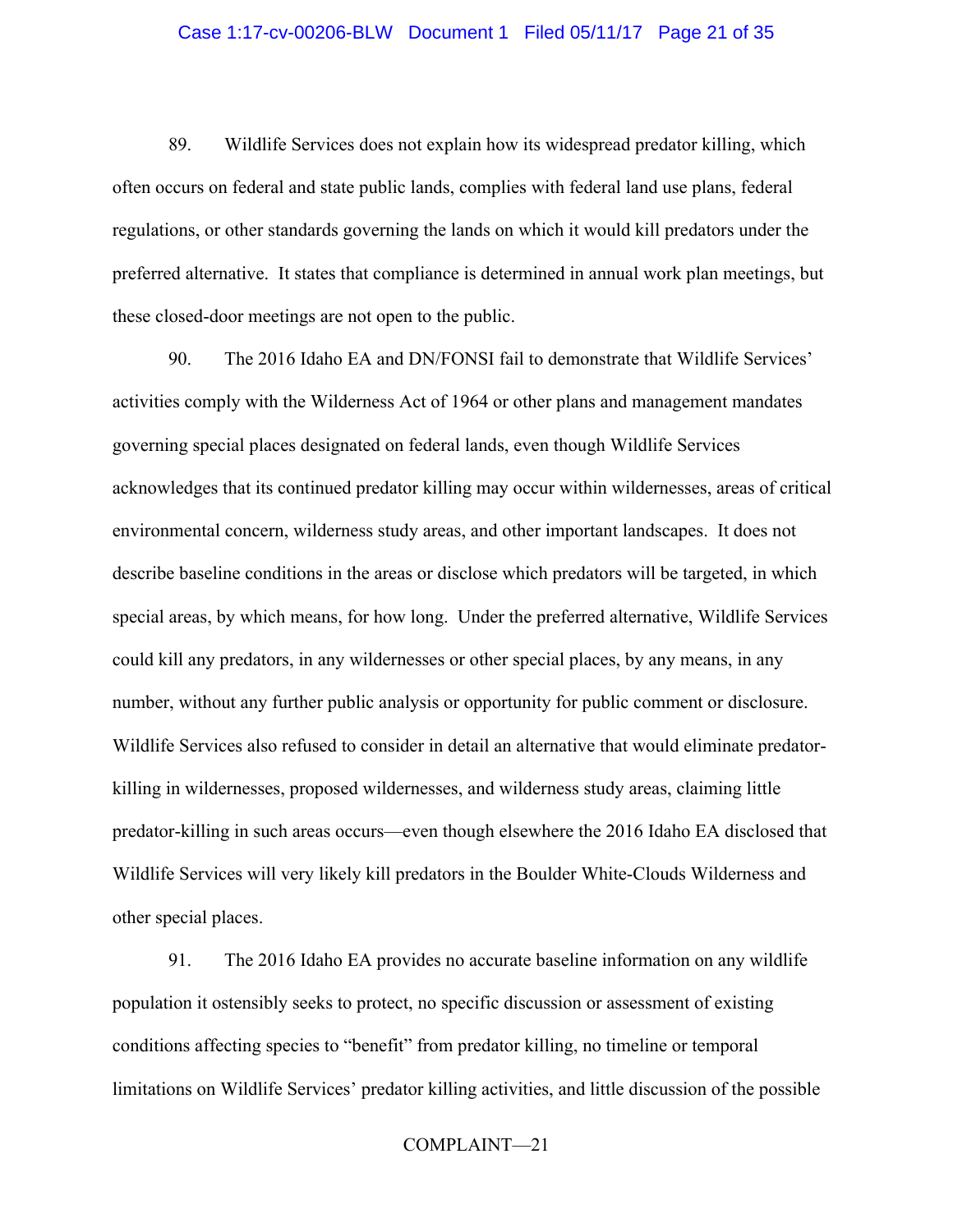# Case 1:17-cv-00206-BLW Document 1 Filed 05/11/17 Page 22 of 35

ecological consequences of these expanded activities. It fails to predict positive or negative outcomes of activities to be undertaken. It also continues to rely on the assumption that if Wildlife Services did not undertake predator-killing, some other unidentified entity would. For these reasons and others, the EA does not adequately describe the environmental impacts associated with any alternative.

92. The 2016 Idaho EA provides little detail about the new wildlife killing activities that could occur under its auspices. While the EA generally discusses requests for assistance that Wildlife Services has received from IDFG in the past, it does not disclose when and where those were, where activities may occur in the future, how many or which predators are likely to be targeted, the means by which they will be killed, the duration of proposed actions, why Wildlife Services believes that killing predators will produce the desired outcomes at the site-specific level, whether Wildlife Services has considered non-lethal alternatives to those actions at the site-specific level, or a wealth of other information the public needs to evaluate the requests.

93. For instance, the EA discloses:

There has also been interest in the past by IDFG for WS-Idaho to conduct selective mountain lion predation management to protect California bighorn sheep in the Jim Sage Mountain area of southern Idaho where they were reintroduced in 2004.

EA at 100. This is the only discussion of the Jim Sage project Plaintiffs could locate in the EA, and the EA does not disclose how killing mountain lions will benefit California bighorn sheep in the Jim Sage mountains, how it might affect the environment there, which special resources and endangered species are also present, or any of the other specific information the public would need to evaluate the proposed activities.

94. In another example, Wildlife Services does not even identify which waterfowl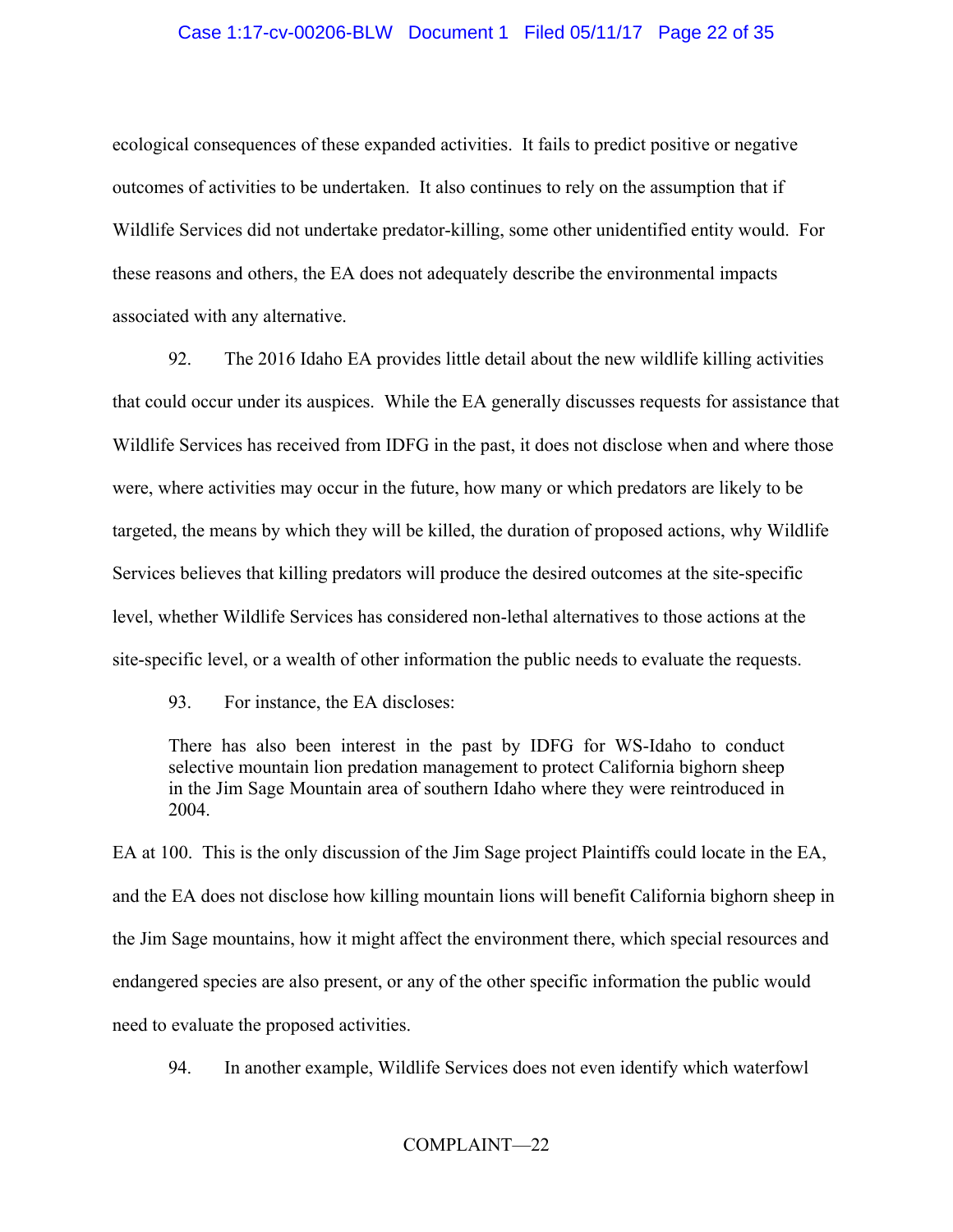### Case 1:17-cv-00206-BLW Document 1 Filed 05/11/17 Page 23 of 35

species it might seek to protect; which predators it might target to do so; or where, and by what means, it might conduct its activities. Under the selected alternative, Wildlife Services claims it could kill any predators, to benefit any "waterfowl," anywhere in Idaho, by any means it chose, without any further public notice or NEPA analysis.

95. Likewise, the EA vaguely states that "IDFG could also request WS-Idaho for the protection of pronghorn antelope and other wildlife species designated as needing special protection," without providing any more detail about where, when, by what means, or to what end the activities would occur.

96. The 2016 Idaho EA never discloses the effects of Wildlife Services' activities on any specific area where they will occur. Instead, the EA states that Wildlife Services will rely on its so-called "Wildlife Decision Model" and annual work planning processes to assess possible effects and methods to be used at the site-specific level. EA at 82. In both cases, the sitespecific analysis is done without any further NEPA process and thus precludes public scrutiny or disclosure of site-specific effects.

97. According to Wildlife Services, it need not analyze the effects of its activities "so long as the methods used and cumulative impacts of the projects fall within the parameters analyzed in this EA." But Wildlife Services' cumulative impacts analysis fails to satisfy NEPA's hard look requirement because the EA does not provide the site-specific information necessary to meaningfully evaluate cumulative effects.

### **Wildlife Services' Coyote-Killing on the Twin Falls District**

98. For example, Wildlife Services' coyote killing is not uniformly distributed throughout the state, but is concentrated on public lands in southern Idaho and, in particular, on the Bureau of Land Management's Twin Falls District, which encompasses 3.9 million acres and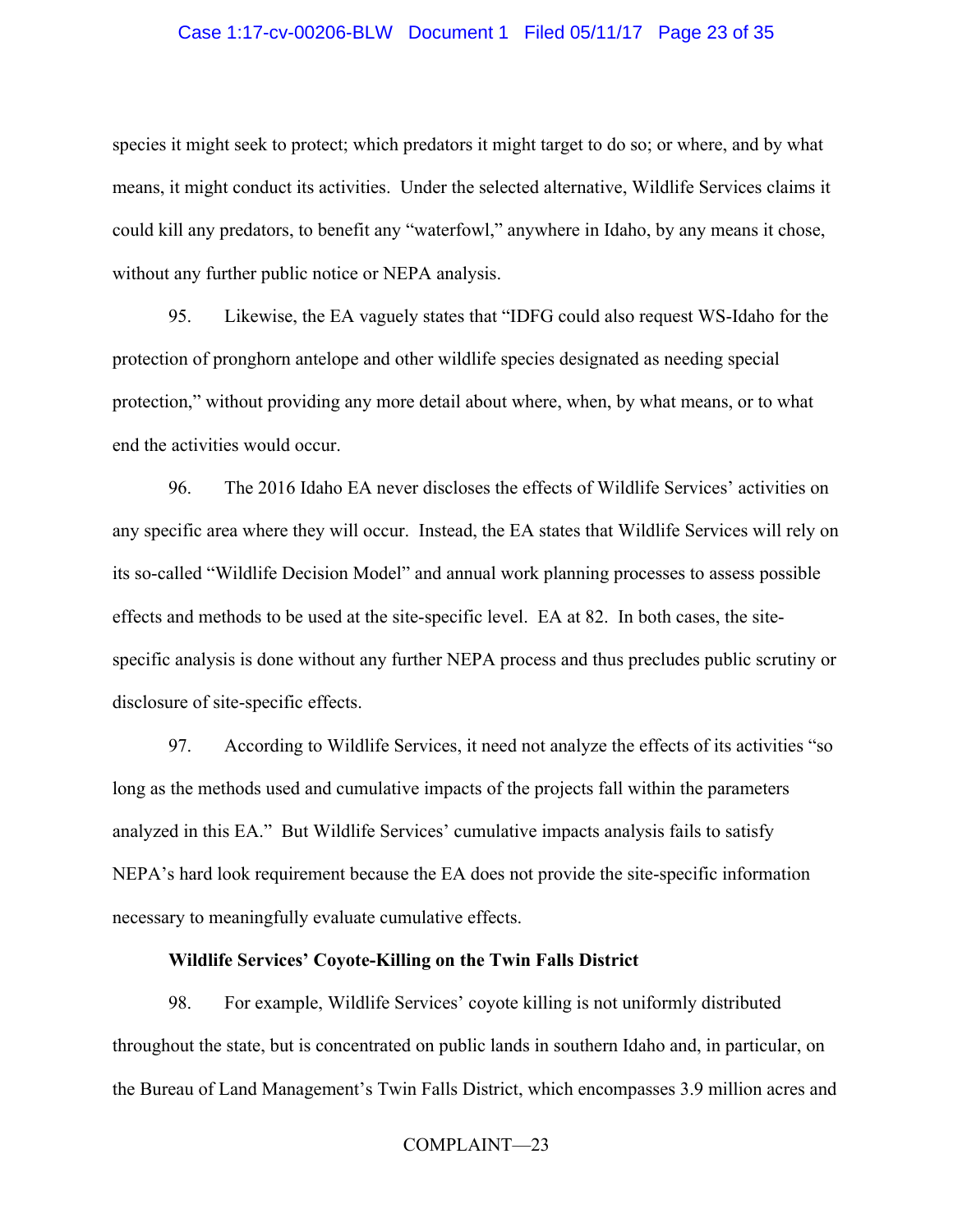### Case 1:17-cv-00206-BLW Document 1 Filed 05/11/17 Page 24 of 35

three field offices in southern Idaho.

99. In 2011, Wildlife Services reported killing 1,847 coyotes on the Twin Falls District, in response to only 35 incidences of reported livestock depredation. That is an average of more than 52 coyotes per incident. In 2013, Wildlife Services reported killing 629 coyotes on the District, in response to 47 reported incidences of depredation, only 15 of which were verified. In 2014, Wildlife Services reported killing 723 coyotes on the District in response to 56 incidences of reported depredation, only 9 of which it verified. Using Wildlife Services' methods of estimating wildlife populations, Wildlife Services killed approximately 50% of the Twin Falls District's estimated coyote population in 2011, followed by 20% each in 2013 and 2014.

100. In addition, on the BLM's adjacent Idaho Falls District, Wildlife Services reported killing 718 coyotes in 2012, in response to 66 reported incidences of livestock depredation, only 36 of which it verified. In 2013, Wildlife Services reported killing 369 coyotes on the Idaho Falls District in response to 108 reported incidences of depredation, 46 of which it verified. In 2014, Wildlife Services reported killing 374 coyotes in response to 170 reported incidences of depredation, 129 of which it verified.

101. Altogether, on the two Districts, Wildlife Services killed 998 coyotes in 2013 and 1,097 coyotes in 2014. In 2013, the coyotes killed on the Twin Falls and Idaho Falls Districts cumulatively constituted about 36% of those killed by Wildlife Services statewide, and in 2014 they constituted about 48%.

102. Adding to the effect of Wildlife Services' actions, hunters and trappers reported killing approximately 1,354 coyotes on the Twin Falls District in 2013-2014, 1,745 in 2012- 2013, and 873 in 2010-2011.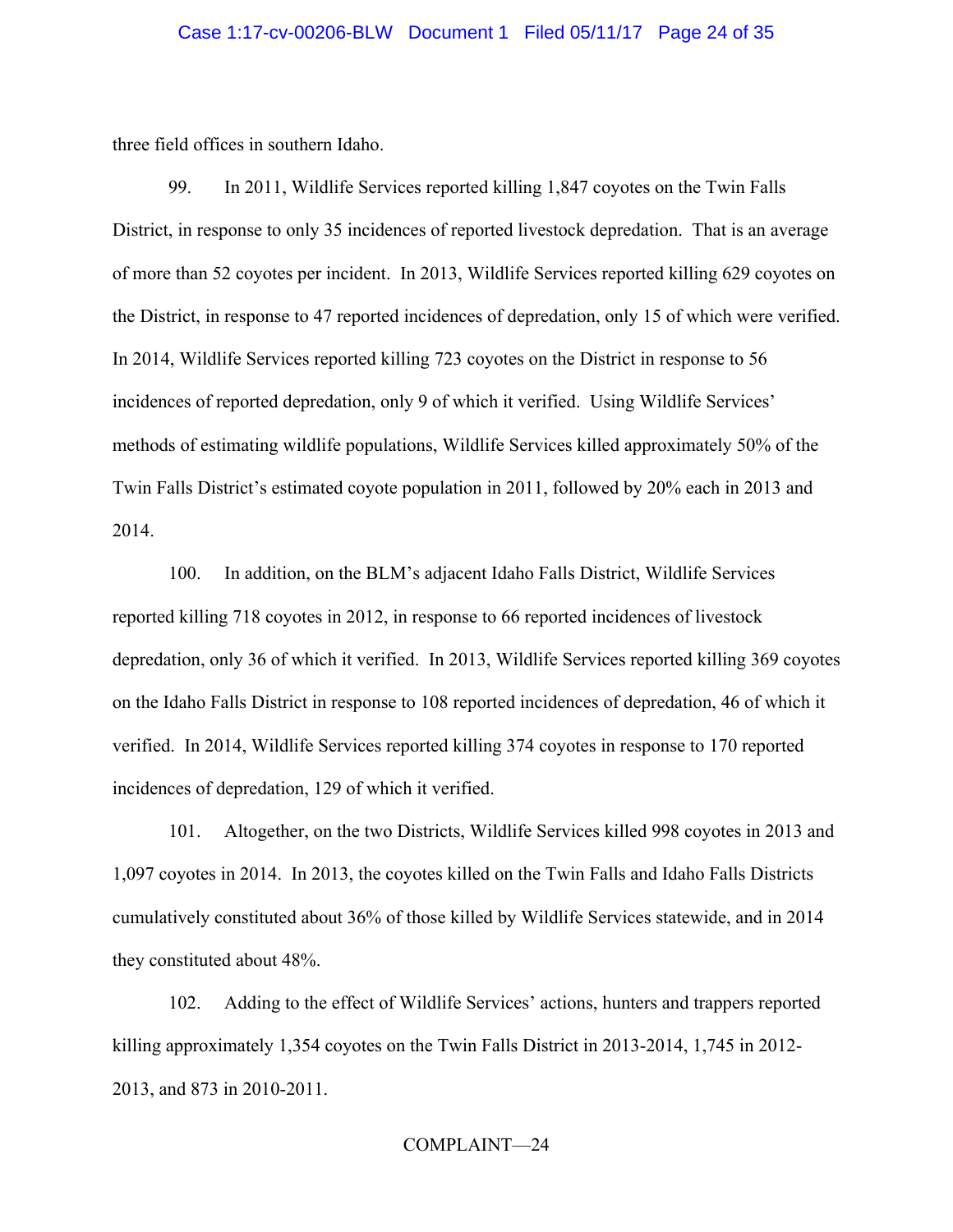### Case 1:17-cv-00206-BLW Document 1 Filed 05/11/17 Page 25 of 35

103. Using Wildlife Services' method of estimating coyote populations, Wildlife Services and private hunters and trappers combined eradicated almost 60% of the coyote population on the Twin Falls District in 2014, almost 50% in 2013, and 74% in 2011.

104. Science shows that such intensive, long-term coyote removal may have a multitude of ecological effects. Yet Wildlife Services has evaded analyzing its activities' impacts on the Twin Falls District by conducting its cumulative impacts analysis only on a statewide scale, even though its concentrated coyote killing has, and is intended to have, significant impacts at the local level.

105. Moreover, Wildlife Services' activities are concentrated within certain portions of the Twin Falls District: in the northern portion of the Shoshone Field Office, on the Willow Creek, Hyndman, Muldoon, Hailey Creek, Little Wood, Iron Mine, Slaughterhouse, Red Elephant, Little Beaver, and Croy Creek grazing allotments; in the southwestern portion of the Shoshone Field Office, on the Tunupa, Antelope, South Gooding, Goodtime, Camp 1, Star Lake, Sid Bt, and Camp 3 grazing allotments; in the Jarbidge Field Office, on the Notch Butte, Winter Camp, and Antelope Springs allotments; and in the Burley Field Office, on the Minidoka allotment.

106. These targeted areas have special values. For example, the northern part of the Shoshone Field Office, where Wildlife Services regularly conducts aerial gunning, is unique on the Twin Falls District as it is higher in elevation and forms the southern end of the Pioneer Mountain range. It is also one of the few areas in the Twin Falls District to be partially forested. Due to these topography and vegetation differences, this area is home to a different suite of wildlife than the rest of the District: It is occupied by wolves, and it is habitat and likely home to wolverine and lynx. A wolverine was trapped near this area, 10 miles west of Arco, in 2014.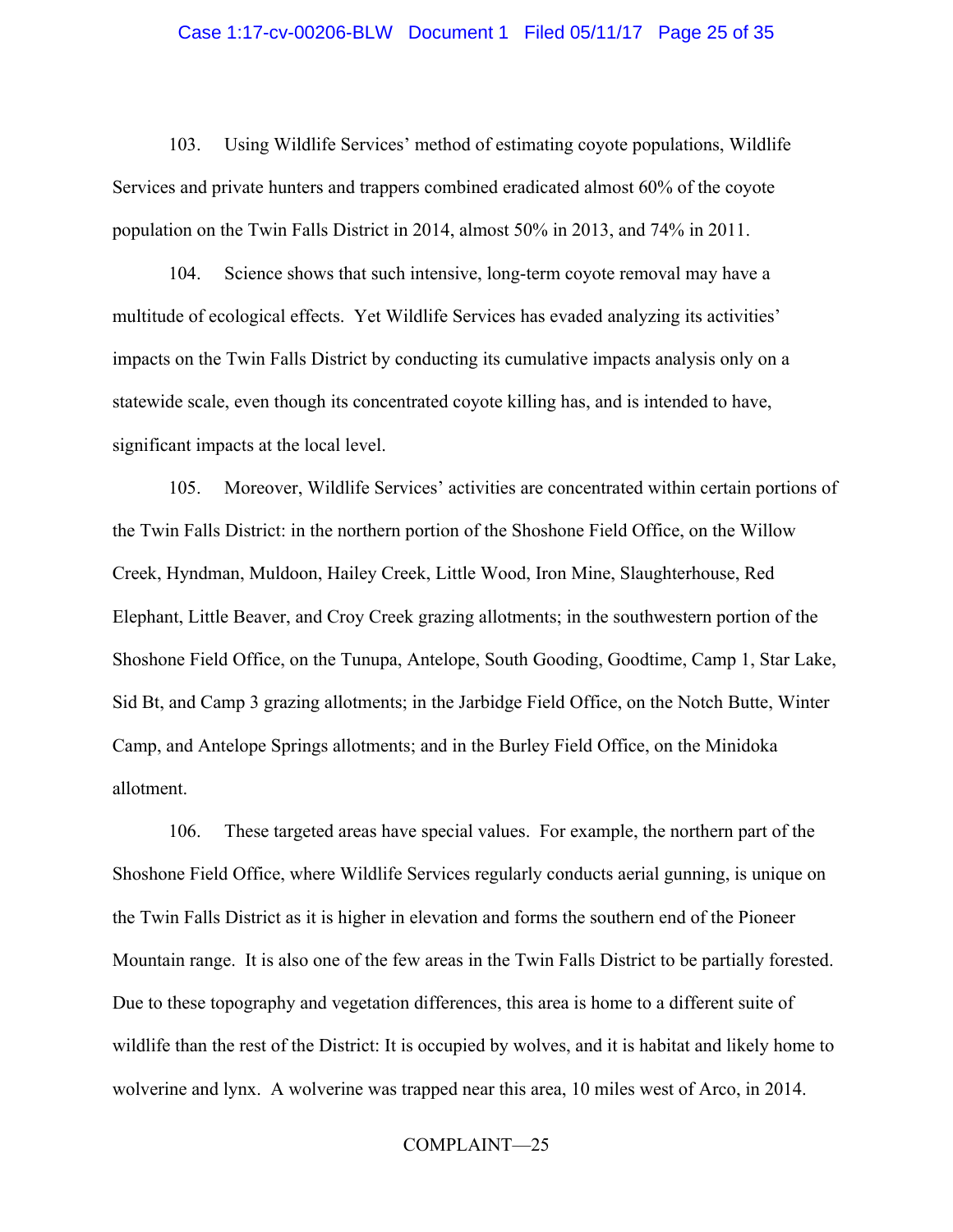### Case 1:17-cv-00206-BLW Document 1 Filed 05/11/17 Page 26 of 35

Two lynx sightings have occurred in the area, one as recently as 2014. Bighorn sheep sightings regularly occur in this area. It is also more popular for recreation than other areas on the District, including for hiking, mountain biking, and motorized recreation.

107. Concentrated aerial gunning of coyotes in the Southern Pioneer Mountains has impacts upon the human environment. The helicopters and gunning likely directly harasses and disturbs the unique species in this area, several of which are known to require solitude, such as wolverine and bighorn sheep. And due to the unique suite of wildlife present, the removal of coyotes indirectly causes cascading impacts upon these wildlife species, their prey, and their environment in a unique way specific to these lands. Observing aerial gunning harms the experience of recreationists hoping to enjoy a quiet mountain environment and observe wildlife.

108. Yet, Wildlife Services never analyzes or considers these considerable impacts because it disclaims any responsibility for considering its activities' impacts at the site-specific level.

### **Wildlife Services' 2016 Twin Falls District Annual Work Plan**

109. Instead, Wildlife Services relies upon "annual work plans" produced without any NEPA analysis to address site-specific concerns like compliance with land use plans.

110. For example, the Twin Falls District annual work plan for 2016 states that it "covers" the period between January 1 and December 31, 2016 and "specifies where, when, and under what restrictions WS activities will be implemented on the TFD."

111. The work plan states that Wildlife Services' activities will comply with all of its various EAs and other direction, including a "Supplement to the Environmental Assessment: Predator Damage Management in Southern Idaho 2014"—apparently a reference to the draft sage grouse predator killing proposal that was never finalized. While it states that Wildlife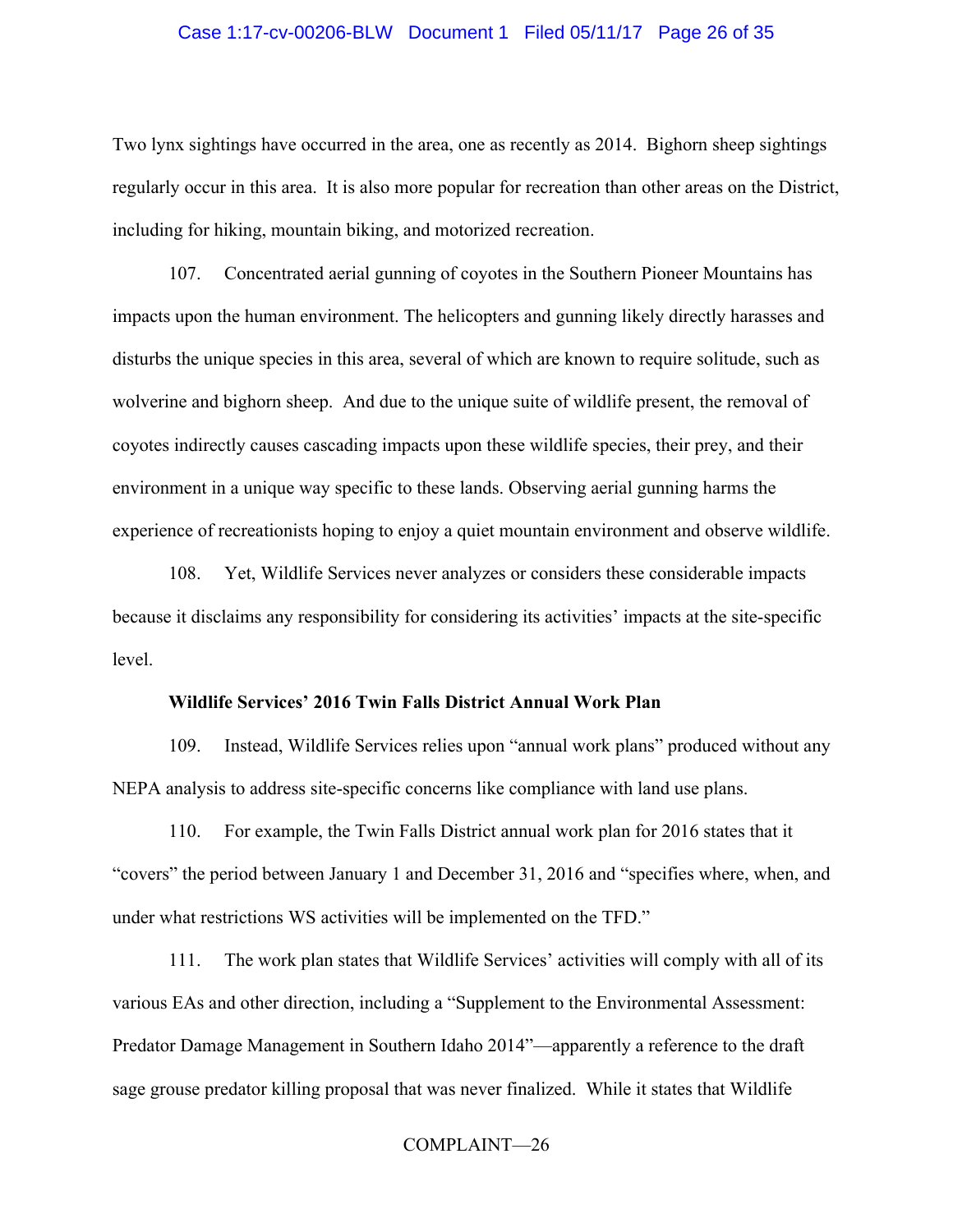### Case 1:17-cv-00206-BLW Document 1 Filed 05/11/17 Page 27 of 35

Services may help with "wildlife enhancement projects," including for sage-grouse, "[t]he primary basis for WS activities on TFD lands is for livestock protection."

112. The 2016 Twin Falls District work plan allows Wildlife Services to place traps, snares, or M-44s within as little as  $\frac{1}{4}$  mile of any residence, community, or developed recreation site, or closer if requested by the TFD Associate District Manager. It provides that Wildlife Services will notify the TFD before placing M-44s on TFD lands and "when possible" before conducting aerial operations. It authorizes the use of road-killed big game animals as draw stations to lure predators to their deaths in conjunction with Idaho's "Mule Deer Initiative" and "other predation management efforts."

113. The 2016 Twin Falls District work plan has very permissive provisions with regards to activities that may be allowed in wilderness, and potentially allows shooting animals from aircraft, as well as killing individual predators that are not responsible for causing damage, in wilderness areas. In contrast, it forbids aerial shooting in an "area of critical environmental concern" (ACEC) established for raptor nesting and closes another "natural relic area" ACEC to Wildlife Services' actions year-round.

114. The 2016 Twin Falls District work plan provides that it will be revisited at the next annual meeting and that the meeting's purpose is "to review the coming year's WS Work plan and to establish specific guidelines to assist field personnel in carrying out their WDM responsibilities consistent with TFD and WS policies." However, it never identifies specific policies or discusses standards in Twin Falls District resource management plans that might apply to Wildlife Services' activities.

115. Thus, the work plan fails to provide any of the site-specific NEPA analysis that is absent from the EA.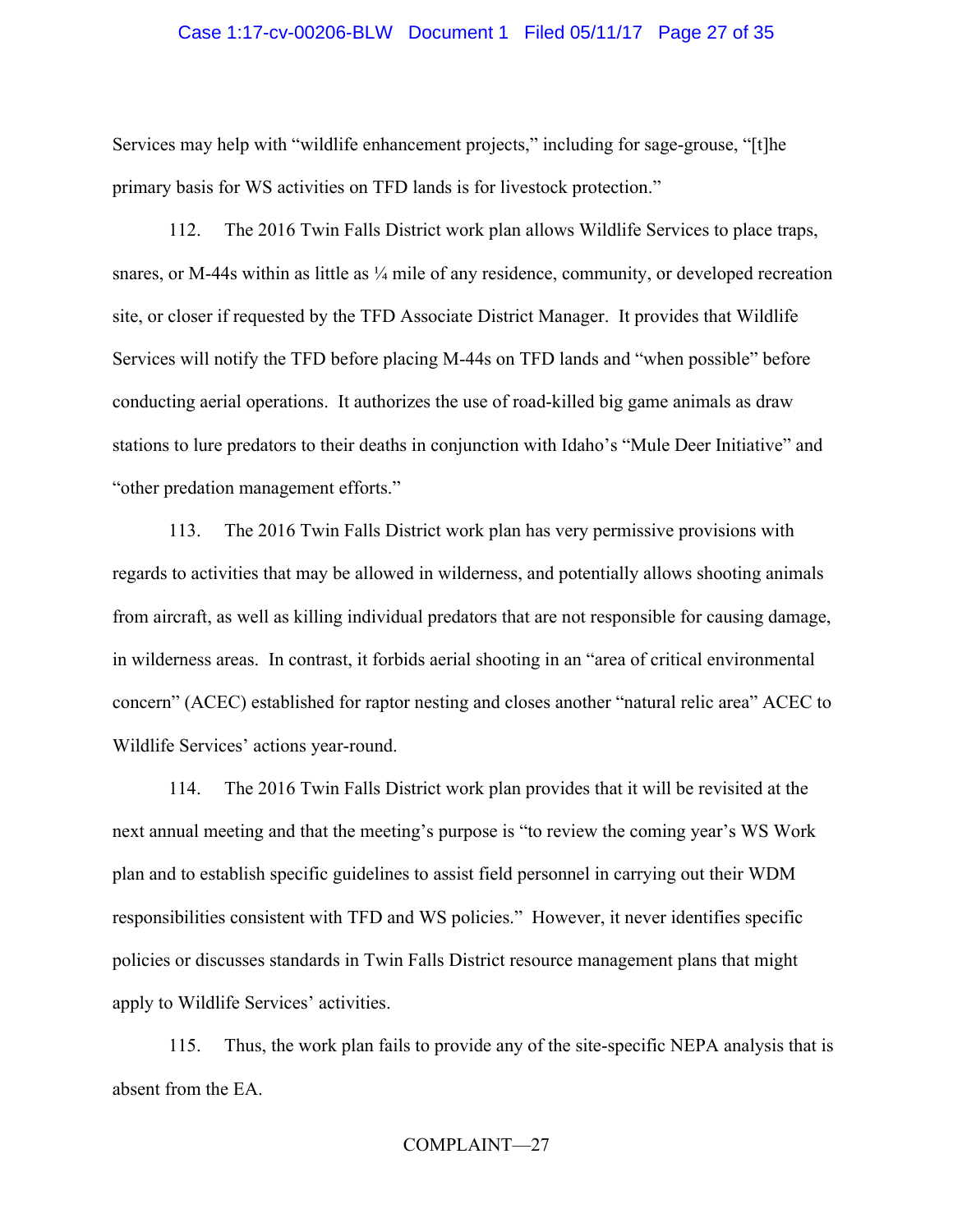### **Wildlife Services' Expanded Predator Killing Is Not Supported By Science**

116. Under the 2016 Idaho EA, Wildlife Services may kill predators like coyotes and ravens on the Twin Falls District and elsewhere in Idaho if requested by IDFG, without any further NEPA analysis, without establishing that the requested predator control is warranted or likely to be effective, and without predicting outcomes of actions proposed.

117. Thus, under Alternative 5, Wildlife Services may kill sage-grouse predators if requested, despite a scientific consensus over more than a decade that predation does not pose a significant threat to the greater sage-grouse range-wide or in Idaho. Wildlife Services even admits that its methodology, strategy and technique of killing ravens to ostensibly benefit sagegrouse nesting success and recruitment is new and untested, and Wildlife Services acknowledges that "[t]he question remains as to whether or not predator management can be an effective conservation tools [*sic*], and if so, under what conditions it may be appropriate to use it." Wildlife Services' analysis provides none of the site-specific information necessary to assess whether killing sage-grouse predators may be an effective tool to address sage-grouse population declines and does not commit to such analysis down the road.

118. Similarly, the 2016 Idaho EA and DN/FONSI permit Wildlife Services to kill natural predators to benefit Columbian sharp-tailed grouse, even though its own analysis established that "habitat management or manipulation is generally considered the appropriate tool to manage predator impacts on Columbian sharp-tailed grouse and other prairie grouse populations." Indeed, the best available science on Columbian sharp-tailed grouse states that "predator management is best addressed by protecting and enhancing existing habitats, restoring previously occupied habitats, increasing connectivity between suitable habitats and reducing or modifying factors that facilitate predation," and that predator control "is only recommended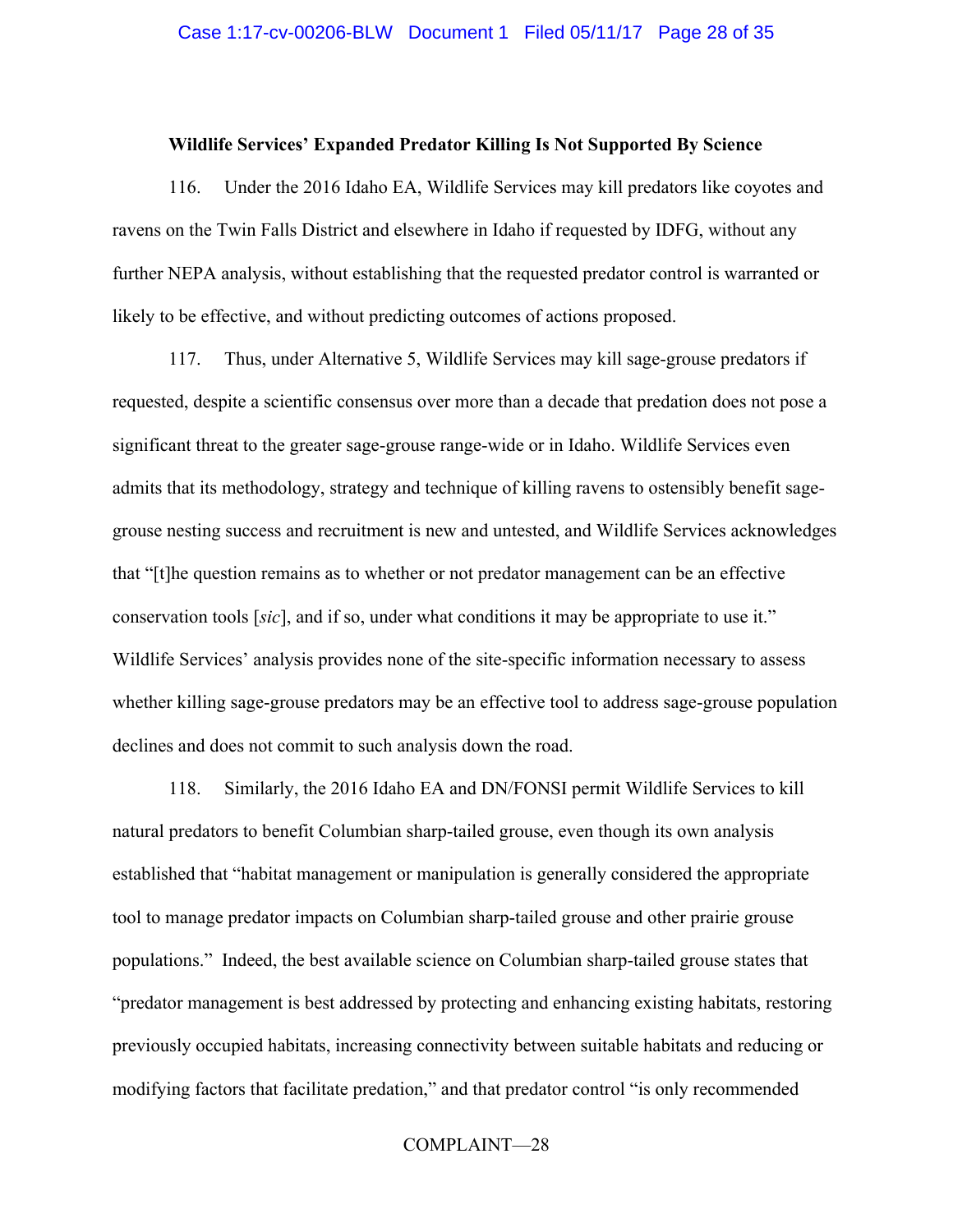# Case 1:17-cv-00206-BLW Document 1 Filed 05/11/17 Page 29 of 35

under extenuating circumstances and should not be viewed as a long-term solution to predation issues . . . ." In its 2016 Idaho EA, Wildlife Services never examines or assesses the appropriateness of killing Columbian sharp-tailed grouse predators to improve populations, and never examines the baseline conditions of grouse populations and habitat, as recommended. Yet, under the selected alternative, Wildlife Services could kill predators to benefit Columbian sharptailed grouse if it received a request to do so from IDFG.

119. Available science does not support targeting coyotes to boost deer populations, either, but Wildlife Services could do so under the 2016 Idaho EA and DN/FONSI. Wildlife Services acknowledges that, given available science, "WS-Idaho does not anticipate receiving any requests to conduct coyote removal for deer population enhancement." However, IDFG has requested Wildlife Services' assistance to boost mule deer populations through coyote removals in the past. Several of Wildlife Services' existing work plans in Idaho—including the 2016 Twin Falls District work plan—allow for predator killing measures to benefit deer, such as by use of draw stations. Under the selected alternative, Wildlife Services could kill coyotes to benefit deer if it received a request to do so from IDFG.

120. The 2016 EA and DN/FONSI never examine or analyze whether killing predators to ostensibly benefit game species is within Wildlife Services' statutory authority, and, indeed, Wildlife Services fails to even cite to the appropriate legal authority empowering it to undertake its experimental predator killing programs, EA at 54-55.

# **FIRST CLAIM FOR RELIEF NEPA VIOLATION FOR REFUSING TO PREPARE AN EIS**

- 121. Plaintiffs reallege and incorporate by reference all preceding paragraphs.
- 122. This First Claim for Relief challenges Wildlife Services' violation of the National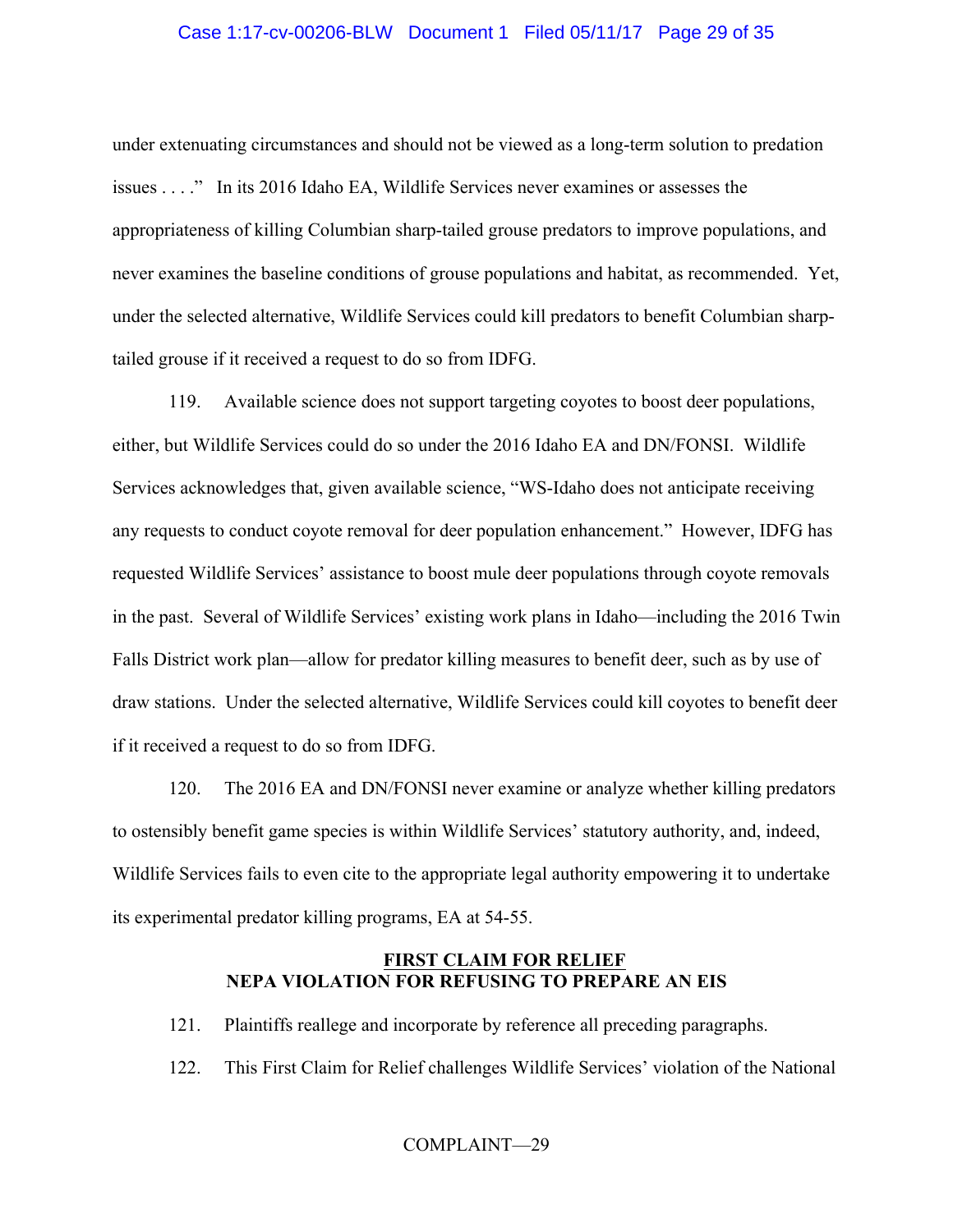### Case 1:17-cv-00206-BLW Document 1 Filed 05/11/17 Page 30 of 35

Environmental Policy Act, 42 U.S.C. §§ 4321-4370, and NEPA's implementing regulations, by refusing to prepare a full NEPA-compliant EIS for its predator damage management activities in Idaho, in light of information showing its activities may have a significant adverse effect on the human environment. This claim is brought pursuant to the judicial review provision of the APA, 5 U.S.C. § 706(2).

123. Wildlife Services' predator "damage management" activities in Idaho may have a significant effect on the human environment for reasons including but not limited to the following:

a. Wildlife Services' activities encompass a broad geographic area, the entire State of Idaho;

b. Wildlife Services' Idaho activities affect unique geographic areas because they are projected to occur in the Boulder-White Clouds Wilderness, as well as other wilderness study areas, ACECs, and special places;

c. Wildlife Services' Idaho activities are highly controversial both scientifically and in terms of public perception, as evidenced by the overwhelmingly critical comments Wildlife Services received on the EA, including from Plaintiffs. Indeed, Wildlife Services' own analysis indicates that predator killing analyzed in the 2016 Idaho EA may not achieve its intended effects, and thus a large dispute exists about the nature and extent of the effects of its activities.

d. Wildlife Services' actions are highly uncertain and involve unknown risks because Wildlife Services has not described them in adequate detail and relies on IDFG to determine whether predator killing is necessary or advisable, rather than fully and independently analyzing the effects of its proposed actions.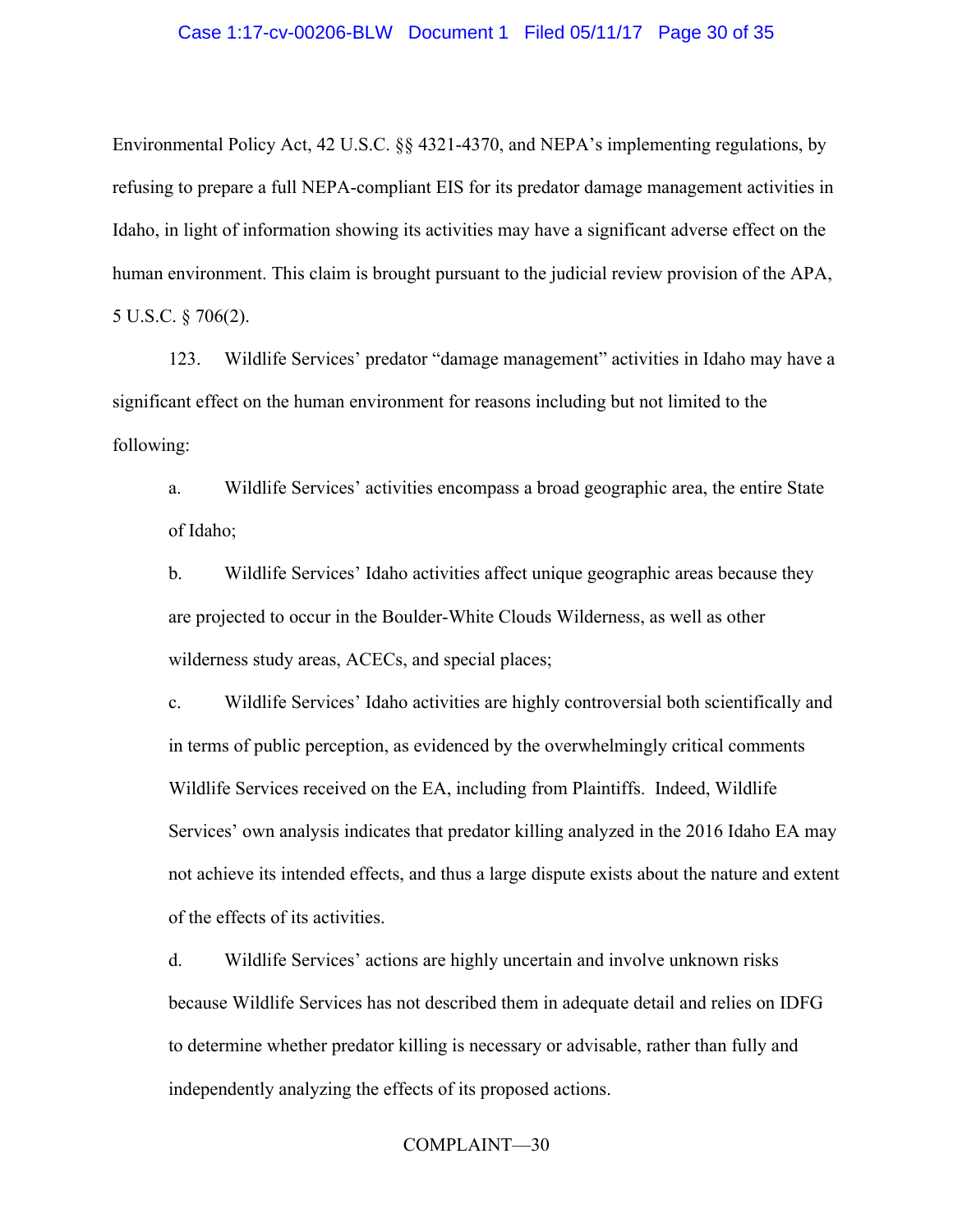e. Wildlife Services' activities under the 2016 Idaho EA have cumulatively significant impacts, particularly when combined with other activities Wildlife Services may undertake under its Idaho Wolf, Rodent, and Bird EAs.

f. Wildlife Services' activities under the 2016 Idaho EA threaten violation of other federal laws, such as the National Forest Management Act, the Federal Land Policy and Management Act, and the Wilderness Act, in part because Wildlife Services has failed to establish that its activities comply with Forest Service and BLM land management mandates.

124. These factors, individually and cumulatively, demonstrate that Wildlife Services' predator damage management activities approved under the 2016 Idaho EA and DN/FONSI constitute a major federal action that poses significant impacts on the environment, and thus Wildlife Services' decision not to prepare an EIS was arbitrary, capricious, an abuse of discretion, and not in accordance with law.

WHEREFORE, Plaintiffs pray for relief as set forth below.

# **SECOND CLAIM FOR RELIEF NEPA VIOLATIONS FOR FAILURE TO TAKE A "HARD LOOK"**

125. Plaintiffs reallege and incorporate by reference all preceding paragraphs.

126. This Second Claim for Relief challenges Wildlife Services' violations of NEPA, 42 U.S.C. §§ 4321-4370, and NEPA's implementing regulations, in failing to undertake a thorough and objective "hard look" at the environmental impacts of its activities proposed in the 2016 Idaho EA and DN/FONSI. This claim is brought pursuant to the judicial review provision of the APA, 5 U.S.C. § 706(2).

127. NEPA requires all federal agencies to undertake a thorough and public analysis of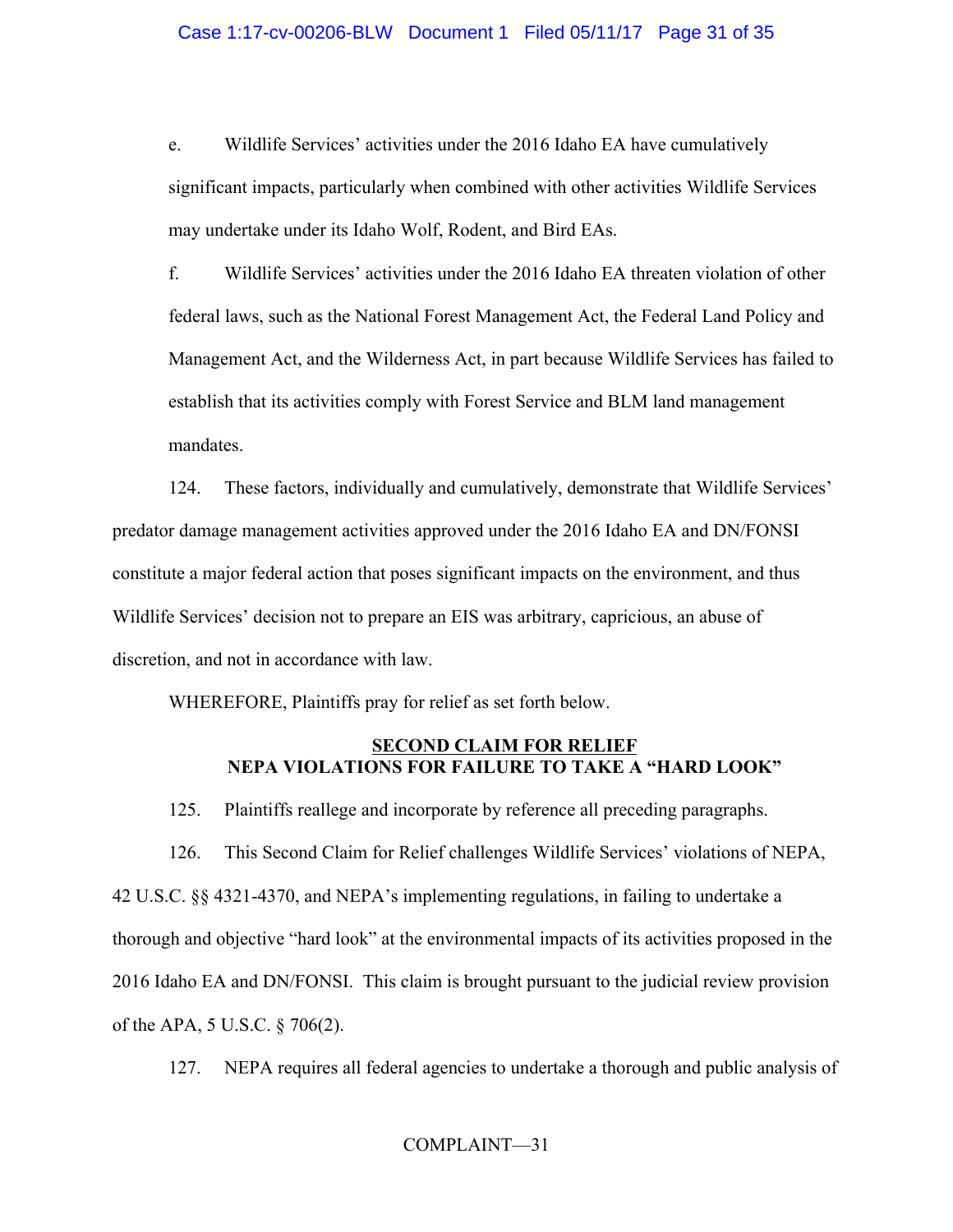# Case 1:17-cv-00206-BLW Document 1 Filed 05/11/17 Page 32 of 35

the environmental consequences of proposed federal actions, including a description of baseline conditions; a reasonable range of alternative actions, including a "no action" alternative; and a thorough evaluation of the direct, indirect, and cumulative impacts of proposed actions.

128. Wildlife Services' 2016 Idaho EA and DN/FONSI violate NEPA and the APA including in the following ways, each of which is a distinct and separate violation of law:

- a. Wildlife Services has improperly segmented its analysis;
- b. Wildlife Services failed to describe an adequate environmental baseline;
- c. Wildlife Services failed to describe actions and alternatives in adequate detail;
- d. Wildlife Services failed to take a "hard look" at the direct, indirect, and cumulative impacts of its proposed actions and alternatives;
- e. Wildlife Services has improperly tiered its NEPA analysis to non-NEPA state management plans and future closed-door analyses; and
- f. Wildlife Services failed to ensure that its activities comply with the standards of land use plans governing management of federal and state lands, including speciallydesignated areas, on which it operates.

129. For the foregoing reasons, Wildlife Services' preparation and approval of the final 2016 Idaho EA and DN/FONSI is arbitrary, capricious, an abuse of discretion, not in accordance with law under NEPA and the APA.

WHEREFORE, Plaintiffs pray for relief as set forth below.

# **THIRD CLAIM FOR RELIEF: WILDLIFE SERVICES' EXPANDED PREDATOR KILLING IS** *ULTRA VIRES*

- 130. Plaintiffs reallege and incorporate by reference all preceding paragraphs.
- 131. This Third Claim for Relief challenges Wildlife Services' expanded Idaho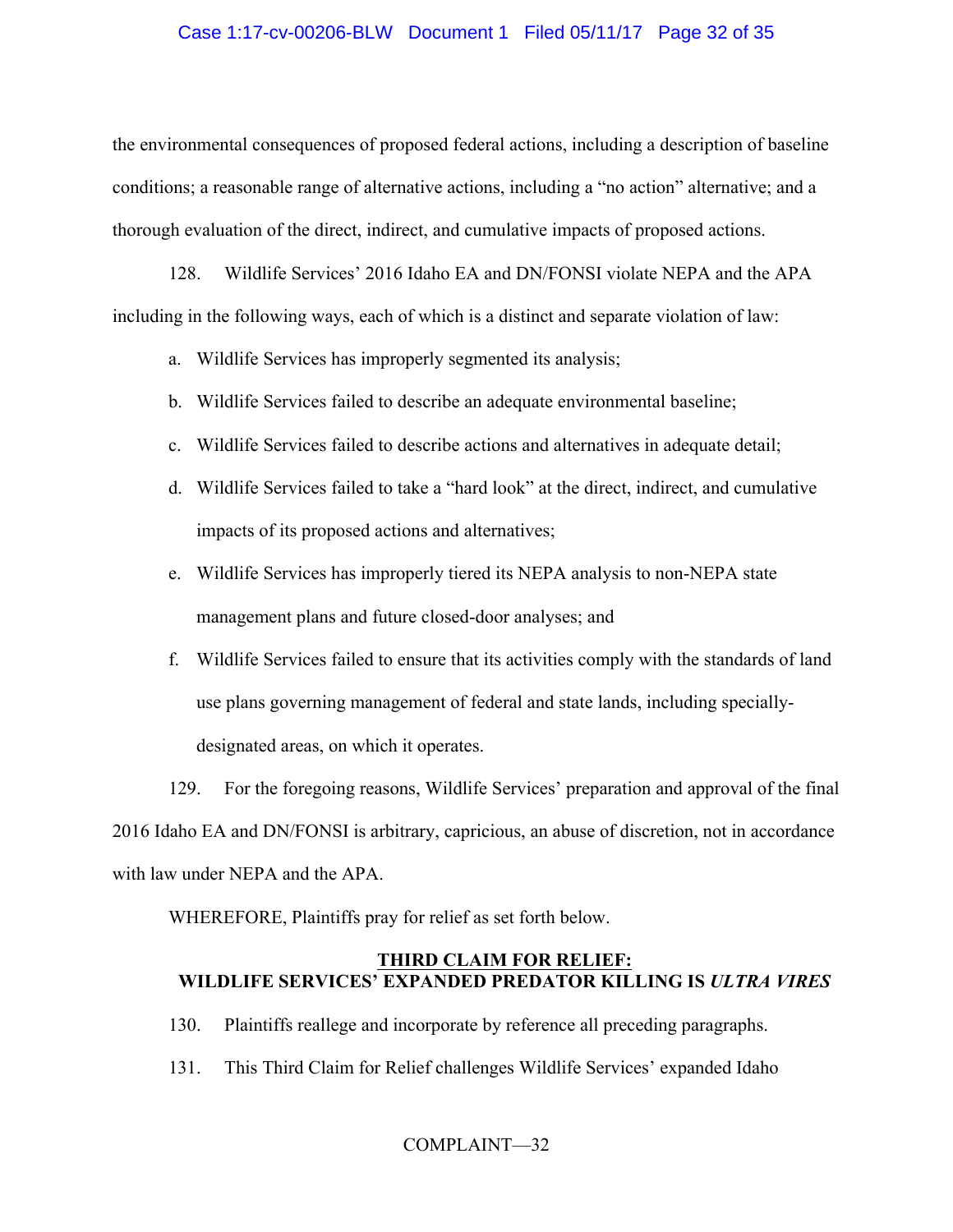### Case 1:17-cv-00206-BLW Document 1 Filed 05/11/17 Page 33 of 35

predator killing as *ultra vires* and beyond the authority delegated by the Animal Damage Control Act, as amended. 7 U.S.C. § 426(a)-(d). This Third Claim is brought pursuant to the APA, 5 U.S.C.  $\S 706(2)(C)$ .

132. Under the Animal Damage Control Act, as amended, Congress delegated to the Secretary of Agriculture the authority to "conduct a program of wildlife services with respect to injurious animal species and take action the Secretary considers necessary in conducting the program." 7 U.S.C. § 426(a)(emphasis added).

133. Wildlife Services lacks the authority to act unless and until Congress confers the power upon it to do so, and the Animal Damage Control Act as amended does not grant Wildlife Services the authority to kill predators to ostensibly assist game species populations without establishing that the predators are "injurious" to populations of the game species to be benefitted.

134. Accordingly, Wildlife Services' approval, in the 2016 Idaho EA and DN/FONSI, of new wildlife killing actions at the request of IDFG (or others) to "benefit" or otherwise aid other native wildlife populations – including the proposed raven killing to benefit sage-grouse – exceeds the limited power that Congress conferred upon Wildlife Services in Section 426a of the Animal Damage Control Act as amended, and is, therefore, *ultra vires*.

135. Pursuant to the APA, the Court must reverse and set aside agency action which, as here, is "in excess of statutory jurisdiction, authority, or limitations, or short of statutory right." 5 U.S.C. § 706(2)(C).

#### **PRAYER FOR RELIEF**

WHEREFORE, Plaintiffs respectfully request that the Court grant the following relief:

A. Order, adjudge, and declare that Wildlife Services violated NEPA, NEPA's implementing regulations and policies, and the APA by refusing to prepare an EIS analyzing the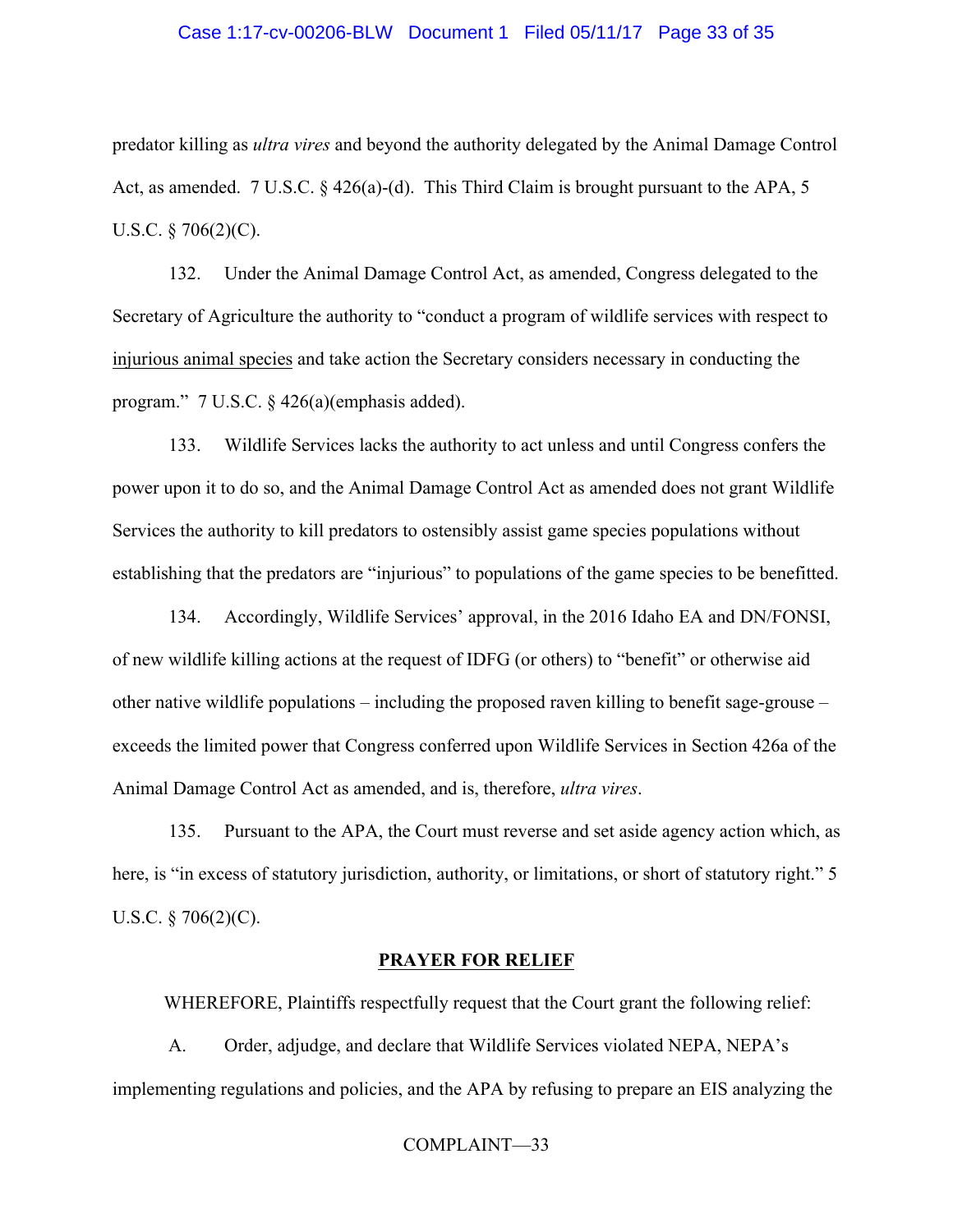### Case 1:17-cv-00206-BLW Document 1 Filed 05/11/17 Page 34 of 35

full range of predator damage management activities it undertakes in Idaho;

B. Order, adjudge, and declare Wildlife Services violated NEPA, NEPA's implementing regulations and policies, and/or the APA in approving the 2016 Idaho EA and DN/FONSI without taking the required NEPA "hard look" at actions, alternatives, and environmental impacts;

C. Reverse, vacate and set aside the 2016 Idaho EA and DN/FONSI;

D. Order, adjudge and declare that Wildlife Services' expanded sage-grouse predator killing project and expanded killing of other natural and native predators of game species are *ultra vires* and beyond the authority delegated by the Animal Damage Control Act, as amended;

E. Enter declaratory and/or injunctive relief requiring Defendants to undertake comprehensive and legally valid NEPA analysis prior to implementing the predator killing projects challenged herein;

F. Enter such temporary, preliminary and/or permanent injunctive relief as Plaintiffs may hereinafter request;

G. Award Plaintiffs their reasonable costs, litigation expenses, and attorney's fees associated with this litigation pursuant to the Equal Access to Justice Act, 28 U.S.C. § 2412 *et seq.*, and all other applicable authorities; and

H. Grant such further and other relief as the Court deems just and proper to remedy Defendants' violations of law and protect the wildlife and people of Idaho.

Dated this 11th day of May, 2017.

Respectfully submitted,

 s/Talasi B. Brooks\_ Talasi Brooks (ISB #9712)